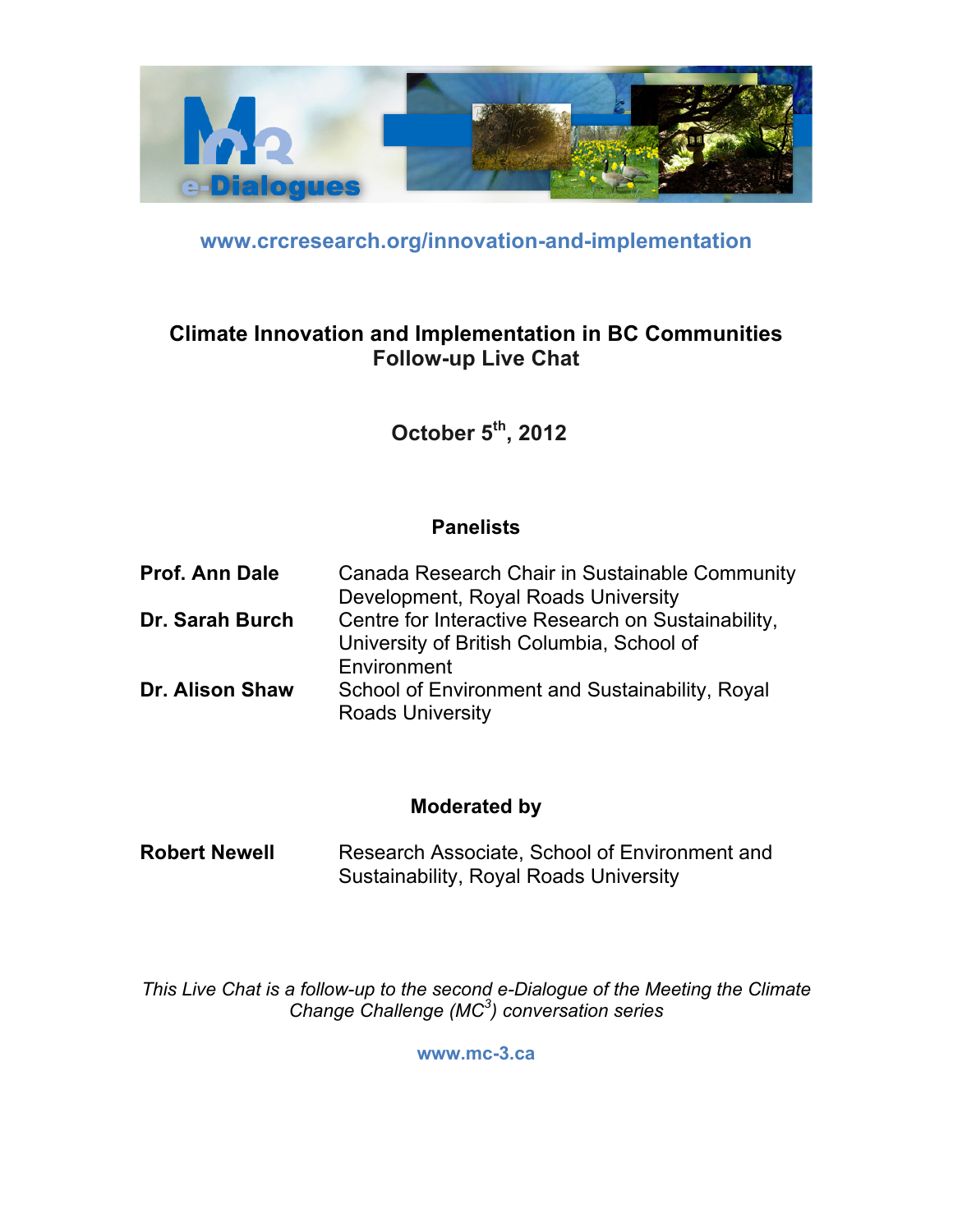| <b>Time</b> | <b>Comment</b>                                                                                                                                                                                                                                                |
|-------------|---------------------------------------------------------------------------------------------------------------------------------------------------------------------------------------------------------------------------------------------------------------|
| 12:42       | Rob:<br>Hello, and welcome to the second of the MC3 interactive<br>Live Chats!                                                                                                                                                                                |
|             | Our session will begin shortly, and we will start this<br>discussion with with a few words on the preliminary<br>findings from our research. Then, we will open up the<br>forum to your questions and comments.                                               |
|             | We have with us today members of the MC3 research<br>team:                                                                                                                                                                                                    |
|             | Prof. Ann Dale (Principal Investigator) - Canada<br>Research Chair in Sustainable Community<br>Development, Royal Roads University                                                                                                                            |
|             | Dr. Sarah Burch - Centre for Interactive Research on<br>Sustainability, University of British Columbia, School of<br>Environment                                                                                                                              |
|             | Dr. Alison Shaw - School of Environment and<br><b>Sustainability, Royal Roads University</b>                                                                                                                                                                  |
|             | We look forward to engaging with you in this fascinating<br>and crucial research!                                                                                                                                                                             |
| 12:59       | [Comment From Alison Shaw Alison Shaw: ]<br>Hello everyone. We hope to have a very engaging<br>discussion based on your questions and comments.                                                                                                               |
| 1:01        | Rob:<br>Our panelists are here, and we are ready to begin! I<br>would like to start off with a few words on on most recent<br>dialogue on Tuesday.                                                                                                            |
|             | Ann, could you please summarize what you learned from<br>our most recent MC3 e-Dialogue?                                                                                                                                                                      |
| 1:03        | Ann Dale:<br>Sure, I will give it a try, but, first, let me apologize for the<br>technical problems we had with the e-audience panel,<br>they will be definitely be corrected for the third and last $e1$<br>Dialogue of this series, scheduled for December. |
|             | There is so very much happening on-the-ground in                                                                                                                                                                                                              |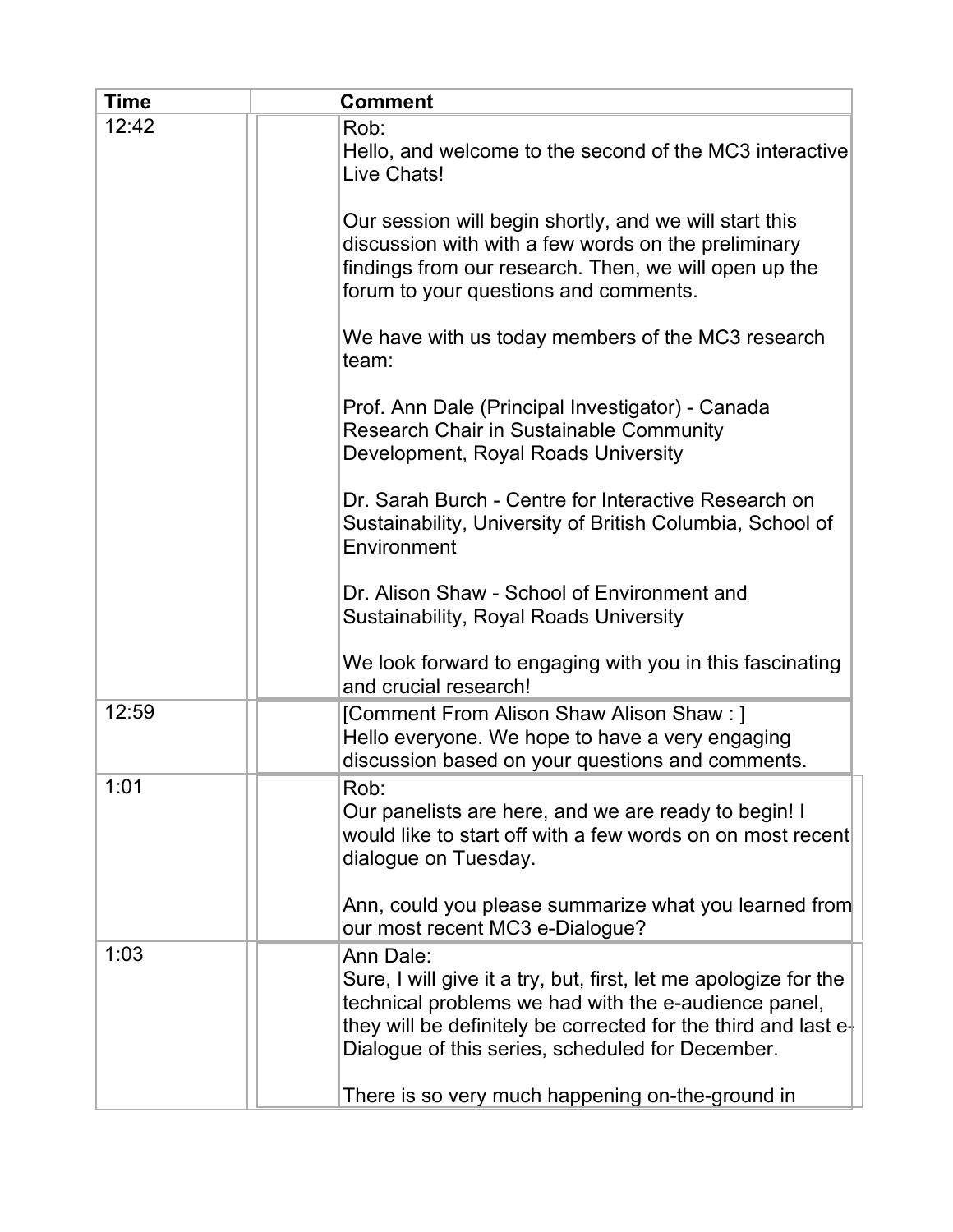|      | communities, and local governments are on the front line<br>in responding to climate change adaptation and<br>mitigation. Even within one province, however, there are<br>large asymmetries of scale between communities. Small<br>communities face huge density and transportation issues,<br>which reminded me how interconnected all these issues<br>are, land-use and GHG emissions, hence, the need for<br>integrated decision-making and institutional organization.<br>Revitalization of downtown cores, a link between creating<br>space for connection and walkable access, and reduction<br>in emissions, the notion of village-centred planning in<br>Victoria. There is a wealth of information and tools being<br>developed by the province to assist local governments in<br>meeting this challenge, so issues of coordination, policy<br>congruence (within a municipality) and policy coherence<br>between levels of government is crucial. Getting the rules<br>of the game right is also critical, as in the need to<br>integrate OCPs and ICSPs. There are lots of innovations<br>occurring in municipalities, so our research is very timely<br>in terms of sharing this knowledge and speeding its up-<br>take in communities, ideally reducing some of the<br>asymmetries. So, asymmetries in access to resources,<br>and expertise is there, as is the scalability of local actions,<br>how place-based are they, I suspect, very? One last<br>point, those communities with more actions on the ground<br>tend to have both political and official level support, or<br>congruence, and, the structure and mandate of<br>sustainability offices is critical in the case study<br>communities, whether they see their mandate as one of<br>facilitation or one that is operational. It would appear that<br>a blended model works best (Birch and Newell).<br>Another final point, it is interesting to me how many of the<br>case communities have a strategic partnership in place,<br>and the number of quasi-institutional intermediaries<br>involved, such as the Columbia Basin Trust, BC Hydro<br>Community Energy Manager program, Fraser Basin<br>Council. |
|------|--------------------------------------------------------------------------------------------------------------------------------------------------------------------------------------------------------------------------------------------------------------------------------------------------------------------------------------------------------------------------------------------------------------------------------------------------------------------------------------------------------------------------------------------------------------------------------------------------------------------------------------------------------------------------------------------------------------------------------------------------------------------------------------------------------------------------------------------------------------------------------------------------------------------------------------------------------------------------------------------------------------------------------------------------------------------------------------------------------------------------------------------------------------------------------------------------------------------------------------------------------------------------------------------------------------------------------------------------------------------------------------------------------------------------------------------------------------------------------------------------------------------------------------------------------------------------------------------------------------------------------------------------------------------------------------------------------------------------------------------------------------------------------------------------------------------------------------------------------------------------------------------------------------------------------------------------------------------------------------------------------------------------------------------------------------------------------------------------------------------------------------------------------------------------------------------|
| 1:04 | Rob:                                                                                                                                                                                                                                                                                                                                                                                                                                                                                                                                                                                                                                                                                                                                                                                                                                                                                                                                                                                                                                                                                                                                                                                                                                                                                                                                                                                                                                                                                                                                                                                                                                                                                                                                                                                                                                                                                                                                                                                                                                                                                                                                                                                       |
|      | Thank you, Ann.                                                                                                                                                                                                                                                                                                                                                                                                                                                                                                                                                                                                                                                                                                                                                                                                                                                                                                                                                                                                                                                                                                                                                                                                                                                                                                                                                                                                                                                                                                                                                                                                                                                                                                                                                                                                                                                                                                                                                                                                                                                                                                                                                                            |
|      |                                                                                                                                                                                                                                                                                                                                                                                                                                                                                                                                                                                                                                                                                                                                                                                                                                                                                                                                                                                                                                                                                                                                                                                                                                                                                                                                                                                                                                                                                                                                                                                                                                                                                                                                                                                                                                                                                                                                                                                                                                                                                                                                                                                            |
|      | For those of you who are not familiar with MC3 project,                                                                                                                                                                                                                                                                                                                                                                                                                                                                                                                                                                                                                                                                                                                                                                                                                                                                                                                                                                                                                                                                                                                                                                                                                                                                                                                                                                                                                                                                                                                                                                                                                                                                                                                                                                                                                                                                                                                                                                                                                                                                                                                                    |
|      | this research effort examines eleven communities across                                                                                                                                                                                                                                                                                                                                                                                                                                                                                                                                                                                                                                                                                                                                                                                                                                                                                                                                                                                                                                                                                                                                                                                                                                                                                                                                                                                                                                                                                                                                                                                                                                                                                                                                                                                                                                                                                                                                                                                                                                                                                                                                    |
|      |                                                                                                                                                                                                                                                                                                                                                                                                                                                                                                                                                                                                                                                                                                                                                                                                                                                                                                                                                                                                                                                                                                                                                                                                                                                                                                                                                                                                                                                                                                                                                                                                                                                                                                                                                                                                                                                                                                                                                                                                                                                                                                                                                                                            |
|      | the province of BC. We are hoping to share some of the                                                                                                                                                                                                                                                                                                                                                                                                                                                                                                                                                                                                                                                                                                                                                                                                                                                                                                                                                                                                                                                                                                                                                                                                                                                                                                                                                                                                                                                                                                                                                                                                                                                                                                                                                                                                                                                                                                                                                                                                                                                                                                                                     |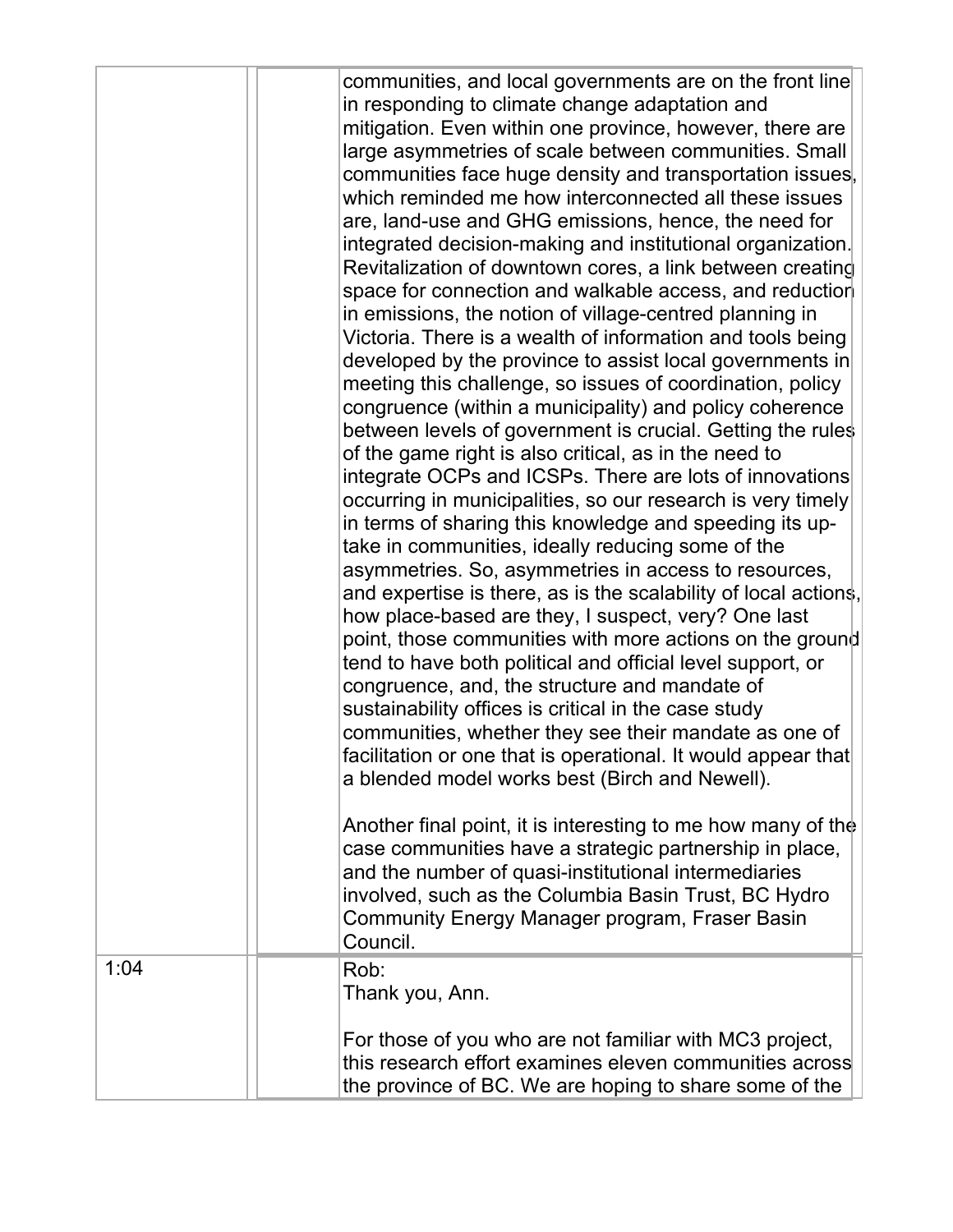|      | preliminary findings from our case study research today.                                                                                                                                                                                                                                                                                                      |
|------|---------------------------------------------------------------------------------------------------------------------------------------------------------------------------------------------------------------------------------------------------------------------------------------------------------------------------------------------------------------|
|      | Sarah, could you start us off with your key findings from<br>your two case studies--Revelstoke and Surrey?                                                                                                                                                                                                                                                    |
| 1:05 | Sarah Burch:<br>Hi all - I'm very glad to be here, and I look forward to<br>discussing a few of our key findings and answering any<br>questions that come up. I led the cases in Surrey and<br>Revelstoke, and a few very interesting themes emerged.                                                                                                         |
| 1:05 | Sarah Burch:<br>First off - on the innovations side.                                                                                                                                                                                                                                                                                                          |
|      | Surrey has developed a Sustainability Charter – a filter<br>through which projects can be justified, but doesn't force<br>initiatives to meet standards that they wouldn't otherwise<br>have met. It highlights linkages between new<br>developments, infrastructure etc. and sustainability<br>priorities.                                                   |
| 1:06 | Sarah Burch:<br>Surrey is also developing a District Energy system to<br>power its increasingly dense city centre. It's considering<br>ways to ensure that new developments are equipped to<br>plug into this system, and how to expand it beyond<br>current plans.                                                                                           |
| 1:07 | Sarah Burch:<br>In Revelstoke, there are two interesting innovations that<br>jump to mind. The first is 'form-based code' - or paying<br>attention to the form and function of urban areas, leading<br>to a blending of uses rather than separating commercial,<br>from residential, from industrial - as we've traditionally<br>done in many Canadian cities |
| 1:08 | Sarah Burch:<br>The second is also a District Energy system. When<br>beehive burners closed across the province, Revelstoke<br>set up a District Energy system to use 'waste' from it<br>sawmill to power nearby commercial and city buildings.                                                                                                               |
| 1:08 | Sarah Burch:<br>Revelstoke is now considering how/if to expand this, and<br>how to weave together this resilient, low-carbon fuel<br>supply with future compact mixed-use development in the<br>city.                                                                                                                                                         |
| 1:09 | Rob:<br>Thank you, Sarah. Form-based code is an interesting                                                                                                                                                                                                                                                                                                   |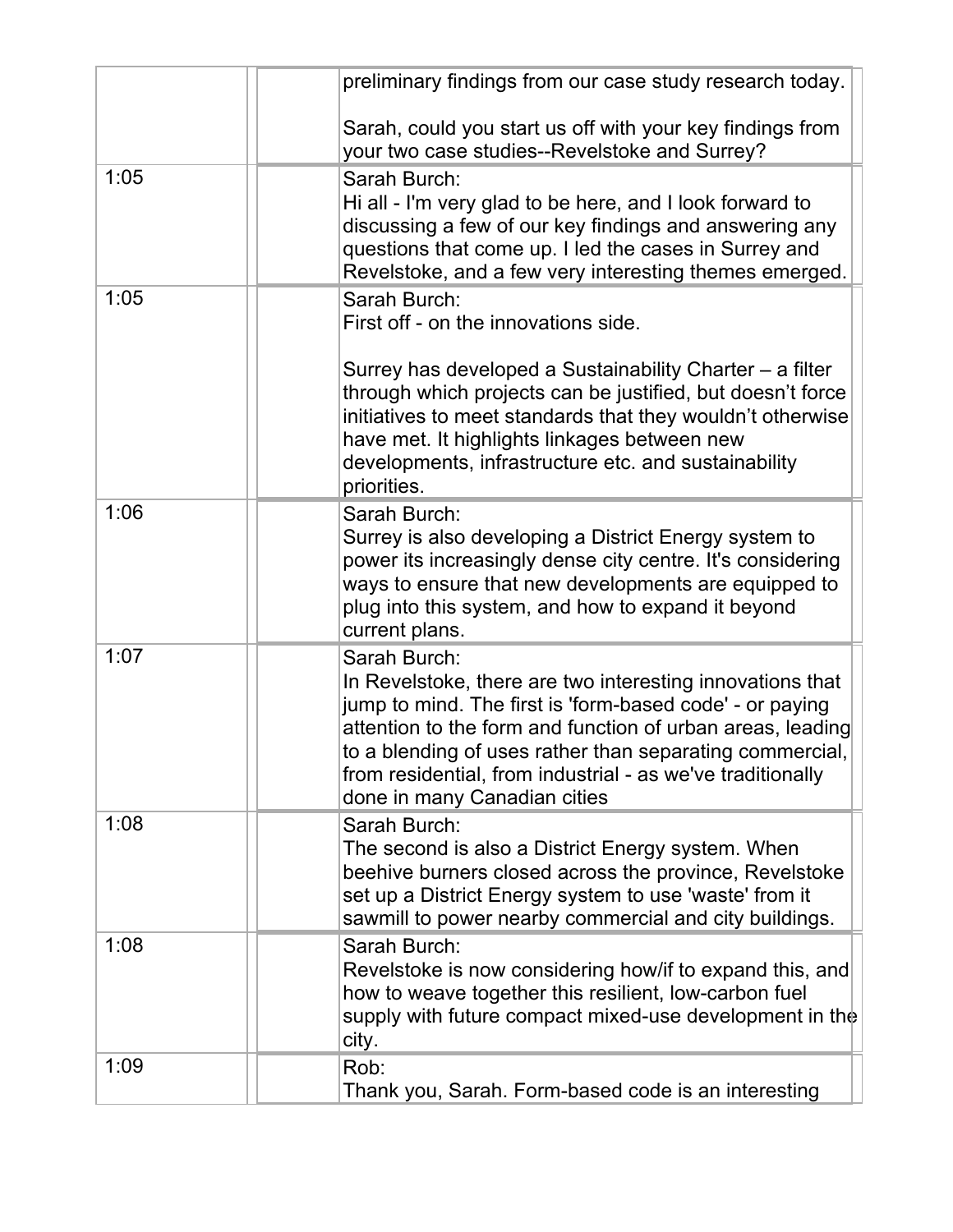|      | concept that is probably quite new to many in the<br>audience. Perhaps, we can get a bit deeper into this idea<br>as the conversation progresses<br>We have Dr. Alison Shaw here as well who has looked<br>into the innovations happening in Victoria and Carbon<br>Neutral Kootenays. Alison, could you described what<br>you've learned in your research on these?                                                                                                                                                                                                                                                                                                                                       |
|------|------------------------------------------------------------------------------------------------------------------------------------------------------------------------------------------------------------------------------------------------------------------------------------------------------------------------------------------------------------------------------------------------------------------------------------------------------------------------------------------------------------------------------------------------------------------------------------------------------------------------------------------------------------------------------------------------------------|
| 1:10 | Alison Shaw:<br>Hi Rob. Yes a number of interesting innovations emerged<br>in these two cases.                                                                                                                                                                                                                                                                                                                                                                                                                                                                                                                                                                                                             |
| 1:11 | Alison Shaw:<br>Victoria stands out in its efforts to strategically<br>operationalize and pursue broader sustainability goals<br>that include climate change in overall strategic planning.<br>This is most notable in the policy frameworks guiding<br>future development in the city, the recently adopted the<br>Sustainability Action Plan (July 2012) and OCP (August<br>2012). Both plans identify specific goals related to climate<br>and energy and key indicators for monitoring processes<br>that will guide Victoria's planning and sustainability<br>activities. The OCP embeds climate change mitigation<br>and adaptation throughout, making this a City priority for<br>the next 30 years. |
| 1:11 | Alison Shaw:<br>Embedded in the Sustainability Plan are strategies to<br>move Victoria towards "becoming a regenerative society<br>- one that actually restores ecosystems, increases<br>biodiversity and enables our communities to be healthier<br>and stronger than they are now". In and of itself, this is an<br>innovative mission.                                                                                                                                                                                                                                                                                                                                                                  |
| 1:13 | Alison Shaw:<br>In combination with a supportive community and culture<br>and initiatives such as Transition Town Victoria and a<br>region with over 700 NGO's, many of which dovetail with<br>climate planning efforts, concepts of energy efficient<br>buildings, alternative transportation and protecting the<br>homeless are all strategic efforts that will influence<br>climate adaptation and mitigation efforts.                                                                                                                                                                                                                                                                                  |
| 1:15 | Alison Shaw:<br>In regard to Carbon Neutral Kootenays, the key<br>innovation here is collaboration. Working together at the<br>regional scale, with supportive intermediaries such as the<br>COlumbia Basin Trust, has created a project is great in                                                                                                                                                                                                                                                                                                                                                                                                                                                       |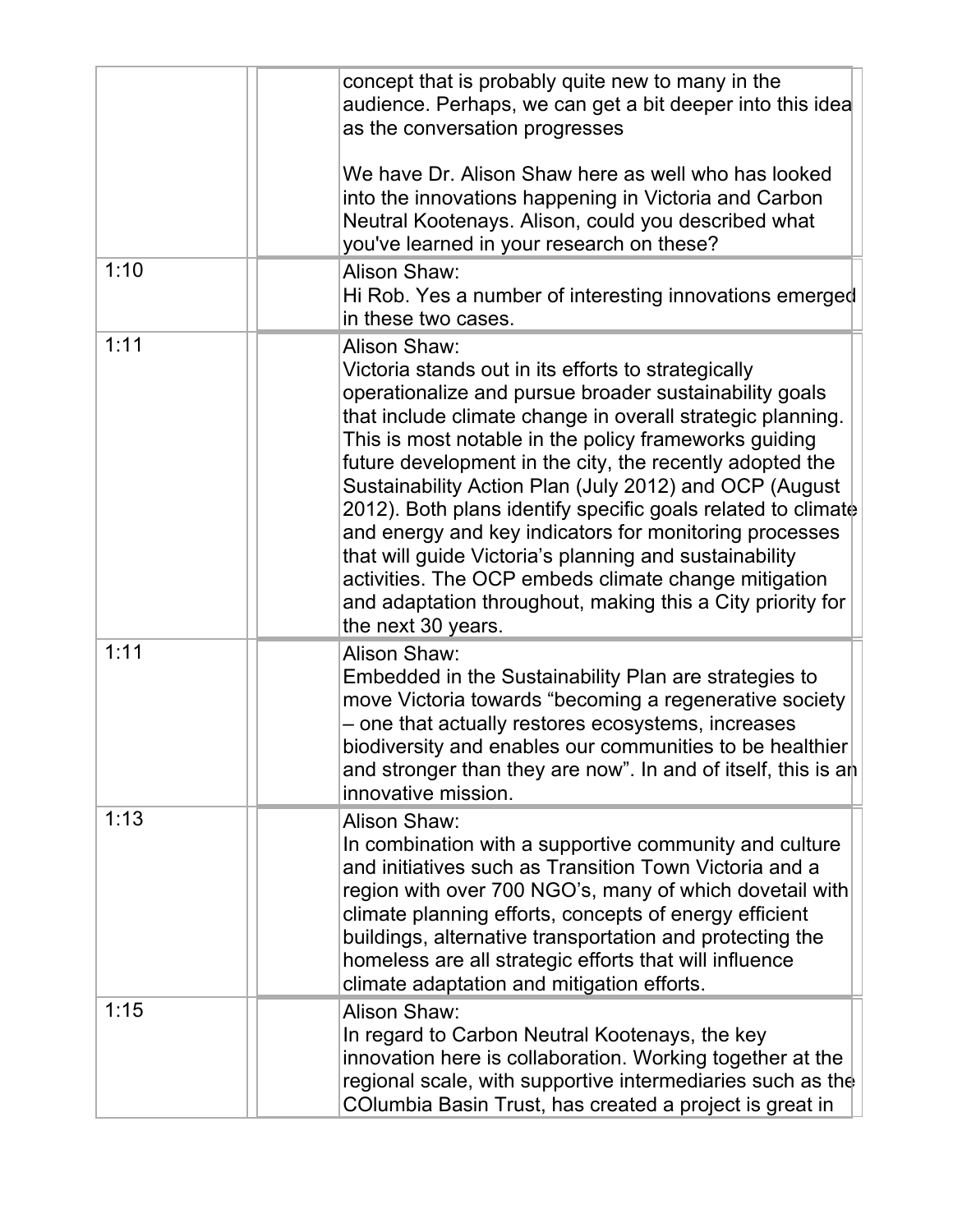|      | terms of geographic scope - 3 regional districts, 35<br>communities and 6 First Nations.                                                                                                                                                                                                                                                                                                                                                                                                                                                                                                                                                                                                                                                                                                                                                                                                                                                                          |
|------|-------------------------------------------------------------------------------------------------------------------------------------------------------------------------------------------------------------------------------------------------------------------------------------------------------------------------------------------------------------------------------------------------------------------------------------------------------------------------------------------------------------------------------------------------------------------------------------------------------------------------------------------------------------------------------------------------------------------------------------------------------------------------------------------------------------------------------------------------------------------------------------------------------------------------------------------------------------------|
| 1:16 | Alison Shaw:<br>Collaboration and partnership has built economies of<br>scale for bringing adequate expertise and capacity for<br>emissions and energy monitoring and reporting to<br>communities that would otherwise not have access.                                                                                                                                                                                                                                                                                                                                                                                                                                                                                                                                                                                                                                                                                                                           |
| 1:17 | Alison Shaw:<br>By all counts this is incrementally changing the way even<br>small communities think about their assets and the way<br>the plan and do business over the long run.                                                                                                                                                                                                                                                                                                                                                                                                                                                                                                                                                                                                                                                                                                                                                                                |
| 1:17 | Rob:<br>Thank you, Alison. The "regenerative society" concept<br>from the Victoria case seems that it would be key for any<br>sustainable community. Lessons could be learned, if this<br>concept is done successfully.                                                                                                                                                                                                                                                                                                                                                                                                                                                                                                                                                                                                                                                                                                                                           |
|      | Before we take questions, Ann, if you could take a few<br>moments to discuss some of the work that is being done<br>in the T'Souke community (Vancouver Island)?                                                                                                                                                                                                                                                                                                                                                                                                                                                                                                                                                                                                                                                                                                                                                                                                  |
|      | I believe you have worked on the T'Souke First Nations<br>case with your co-investigator, Leslie King. T'Souke is a<br>very different and interesting case than our rest due to<br>size and culture. Your insights would be appreciated.                                                                                                                                                                                                                                                                                                                                                                                                                                                                                                                                                                                                                                                                                                                          |
| 1:19 | Ann Dale:<br>Thanks, Rob. Their understanding of what sustainable<br>development is all about, and how to engage an entire<br>community is outstanding, as well as their knowledge<br>about what they have to do to make their community<br>sustainable, integration is just fundamental to their<br>thinking and planning. So their integrated approach to<br>sustainability put a first emphasis on energy, they are<br>physically located by the ocean, so adaptation is a big<br>issue, even though they started with mitigation. They are<br>the first solar powered community in the country, yes, I<br>know they are very small, just over 300 homes, but I<br>believe what they are doing is eminently scalable. They<br>have actively sought out strategic partnerships and<br>business alliances and are now going for a 4 million dollar<br>solar powered greenhouse. They have a project manage<br>who has strategically leveraged resources normally |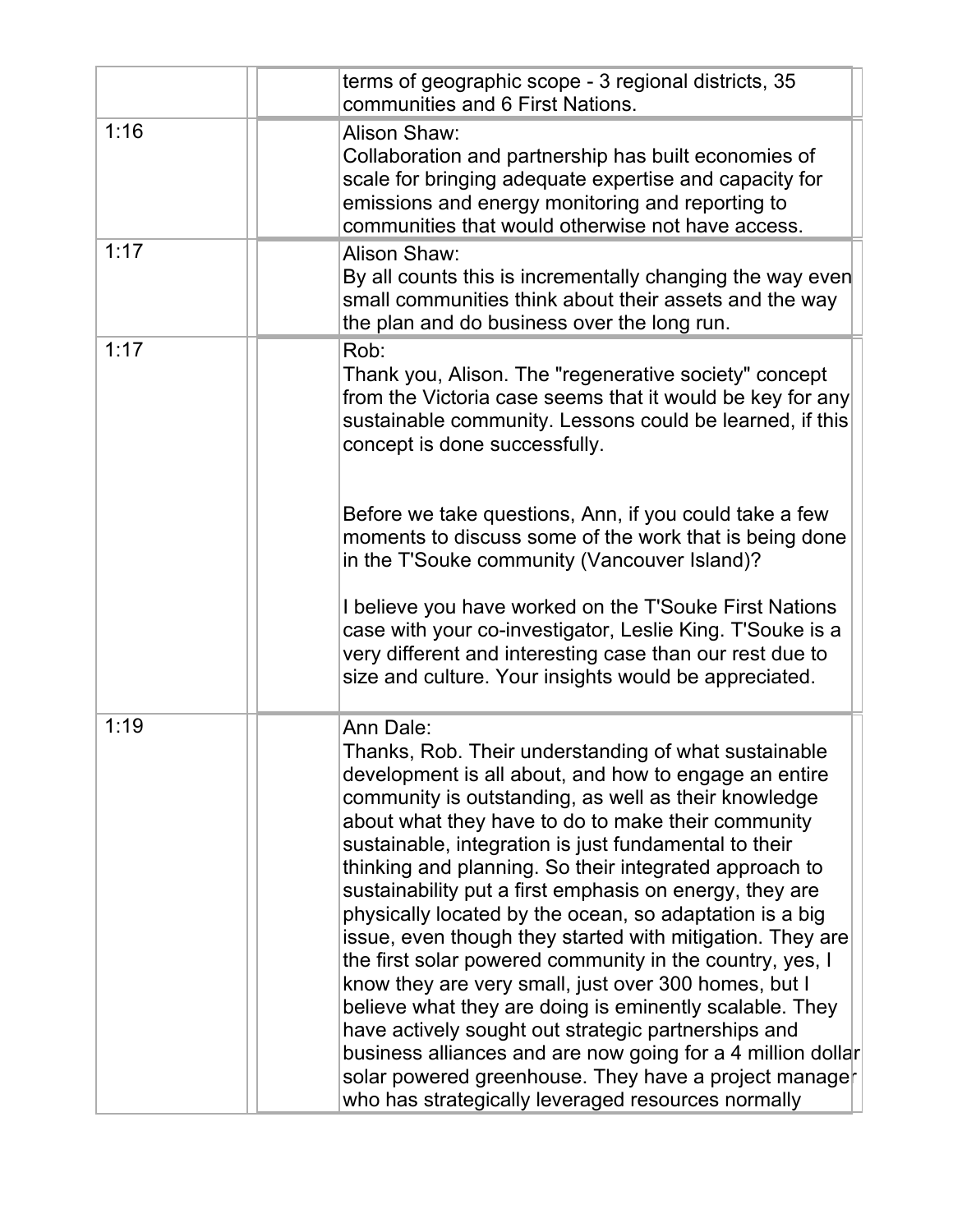|      | outside the reach of smaller communities.                                                                                                                                                                                                                                                                                                                                                                                                                                                                                                                                                                              |
|------|------------------------------------------------------------------------------------------------------------------------------------------------------------------------------------------------------------------------------------------------------------------------------------------------------------------------------------------------------------------------------------------------------------------------------------------------------------------------------------------------------------------------------------------------------------------------------------------------------------------------|
|      | I would like to echo Alison, social innovation is inherently<br>collaborative, it is really all about accelerating social<br>innovation?                                                                                                                                                                                                                                                                                                                                                                                                                                                                               |
| 1:20 | Rob:<br>Thank you to our panelists for providing us with a bit of<br>background and research on what we've learned so far<br>with the MC3 project.                                                                                                                                                                                                                                                                                                                                                                                                                                                                     |
|      | I would now like to open the floor up to the audience and<br>take your questions (type in the questions/comments box<br>and press "Send"). While we are collecting questions and<br>comments, Ann, Alison and Sarah, could you share with<br>us some of your overall learning and impressions from<br>the research, thus far?                                                                                                                                                                                                                                                                                          |
| 1:21 | Sarah Burch:<br>Collaboration, or at least public engagement, also<br>emerged as crucial in the case of Revelstoke (while it<br>appeared much less important in Surrey). Revelstoke<br>already had a tradition of integrating social and economic<br>planning, before environmental issues came on to the<br>scene). There is also extensive and very fruitful<br>participation in the planning process by local civil society,<br>business interests and others. I think this has led to a<br>more 'systems-level' view of things - ie how does action<br>on climate change affect affordability? Food security? etc. |
| 1:23 | Ann Dale:<br>The importance of framing the issue, even the language- $\vdash$<br>carbon neutral or climate positive and as always,<br>networks, how so many of the case study communities<br>have formed strategic alliances and benefited from quasi-<br>institutional intermediaries, such as Columbia Basin<br>(Carbon Netural Kootenays, Victoria, Revelstoke), Fraser<br>Basin Council (Prince George and across the province<br>ICSPs), BC Hydro, Community Works Fund, Suzuki<br>Foundation and champions.                                                                                                      |
| 1:24 | Alison Shaw:<br>Indeed. Social learning has been defined as a change in<br>understanding that goes beyond the individual to become<br>situated within wider social units or communities of<br>practice through social interactions between actors within<br>social networks. There are so many different ways our<br>leading case communities have approached innovation.                                                                                                                                                                                                                                              |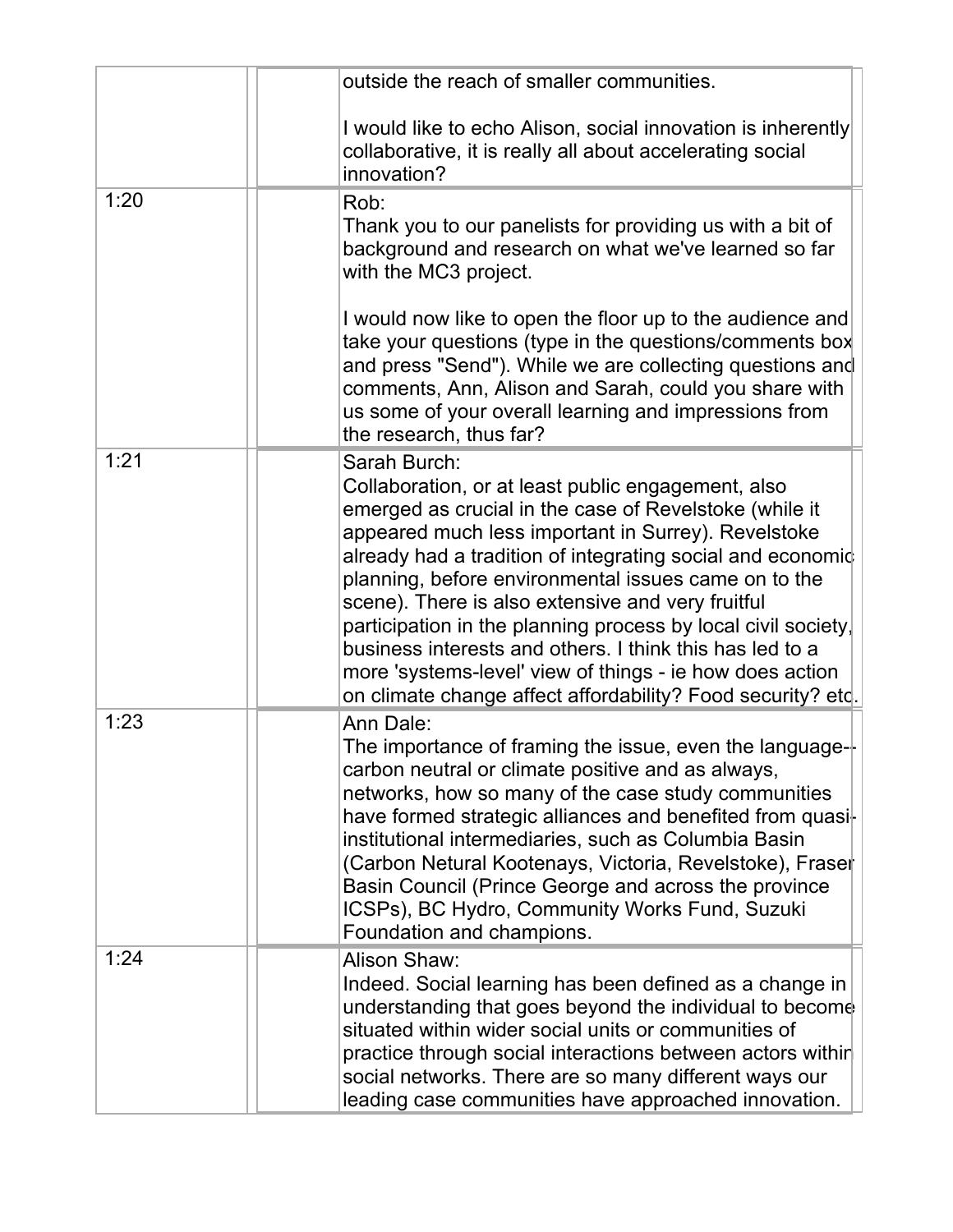|      | Some of it has been lead by the Climate Action Charter,<br>others, mainly leaders in local government, saw this as a<br>way to justify projects and programs that were already<br>being considered. It's very interesting to examine how<br>leadership emerges in a community                                                                                                                                                                                                                                                                                                                                                                                                                                                                                                                                                                                             |
|------|---------------------------------------------------------------------------------------------------------------------------------------------------------------------------------------------------------------------------------------------------------------------------------------------------------------------------------------------------------------------------------------------------------------------------------------------------------------------------------------------------------------------------------------------------------------------------------------------------------------------------------------------------------------------------------------------------------------------------------------------------------------------------------------------------------------------------------------------------------------------------|
| 1:25 | Ann Dale:<br>Novel policy development--regional offset strategy<br>(Carbon Neutral Kootenays), Form Based Code<br>(Revelstoke), Sustainability Charter (Surrey), Natural<br>Capital Accounting (City of North Vancouver), Greenest<br>City Plan (Vancouver) and the importance of a provincial<br>level policy framework.                                                                                                                                                                                                                                                                                                                                                                                                                                                                                                                                                 |
| 1:26 | Sarah Burch:<br>The partners and networks theme is definitely prominent.<br>The Columbia Basin Trust was an absolutely critical<br>partner for Revelstoke. Collaboration with CBT provided a<br>source of ongoing funding, access to expertise, a way to<br>share best practices with similar communities, and a suite<br>of other benefits.                                                                                                                                                                                                                                                                                                                                                                                                                                                                                                                              |
| 1:26 | Alison Shaw:<br>It has also become apparent as Ann and Sarah<br>mentioned that there are leading intermediary<br>organizations. MC3 is also interested in understanding<br>the social ecosystem in BC, this group of active public<br>and private sector organizations working at different<br>scales to increase climate awareness and action in<br>communities. Including many of these organizations as<br>collaborative partners in the research, will in turn lead to<br>learning. The hope is that the project can also build<br>capacity and social learning within and among these<br>organizations, bringing coherence to what have otherwise<br>been fairly disaggregated effort. With coherence comes<br>coordination and clarity for communities about what the<br>options are and what different scales of government can<br>do to facilitate those options. |
| 1:27 | Rob:<br>Thank you for those insights.<br>I have our first set of questions and comments from Dr.<br>Mark Roseland, also involved in the MC3 project.<br>Panelists, would you like to take a look and give your<br>ideas?                                                                                                                                                                                                                                                                                                                                                                                                                                                                                                                                                                                                                                                  |
| 1:27 | [Comment From Mark Roseland Mark Roseland : ]<br>Based on your experience so far with these 11 MC3 case                                                                                                                                                                                                                                                                                                                                                                                                                                                                                                                                                                                                                                                                                                                                                                   |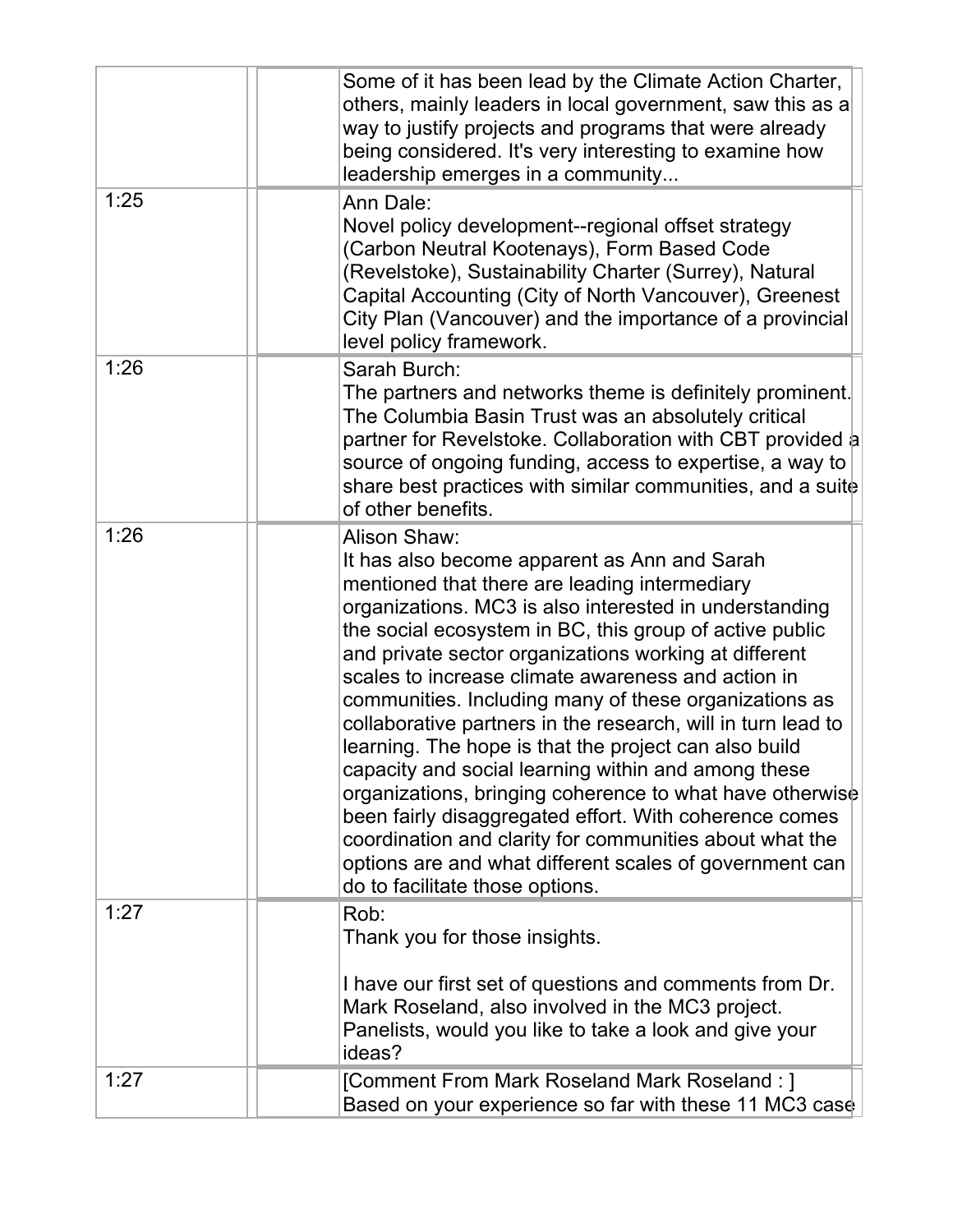|      | study communities, I'm wondering about this panel's<br>sense of the framing of "climate change/action" vs.<br>"sustainable" (community) development? What is driving<br>and/or motivating these communities to act? Is it<br>aspiration toward a future vision of sustainability, or<br>simply compliance with the current regulatory regime for<br>GHGs in BC, or some combination of both, and/or<br>something else?               |
|------|--------------------------------------------------------------------------------------------------------------------------------------------------------------------------------------------------------------------------------------------------------------------------------------------------------------------------------------------------------------------------------------------------------------------------------------|
| 1:27 | Alison Shaw:<br>Hi Mark. Great question and varied in my two cases.                                                                                                                                                                                                                                                                                                                                                                  |
| 1:28 | Alison Shaw:<br>I think this may be where scale becomes critical. Smaller<br>rural communities in general are suffering from limited<br>capacity and so climate action is another portfolio eating<br>time on the side of their desk.                                                                                                                                                                                                |
| 1:29 | Sarah Burch:<br>This is a great question, Mark. In Surrey, the framing<br>reflects the dominant motivation, which in turn reflects the<br>perspective of the broader community I think. Surrey is a<br>growing community, and competes with its neighbours<br>(like Langley) for development dollars. The concern for<br>decision-makers there is economic sustainability, and<br>energy resilience - so this dominates the framing. |
| 1:30 | Ann Dale:<br>I think it is a dynamic combination, with a bit of luck,<br>Mark. What is happening in the province is a critical step $\vdash$<br>policy congruence between levels of government followed<br>by policy alignment within government, what John<br>Robinson calls changing the rules of the game.                                                                                                                        |
| 1:31 | Sarah Burch:<br>In my view a 'sustainability' framing opens up a whole<br>range of actions that might not be suggested by a strictly<br>'climate-centric' view. For instance, sustainability means<br>robust ecosystems, but also an inclusive community with<br>affordable housing, local food, and low-carbon sources of<br>energy. We might only deal with the last bit if we focus<br>only on reducing greenhouse gas emissions. |
| 1:33 | Alison Shaw:<br>What is an interesting finding, particularly in<br>communications with a few communities in the<br>Kootenays, is that many communities are already doing<br>things that link climate change and sustainability without<br>calling it that. For instance, alternative transportation for                                                                                                                              |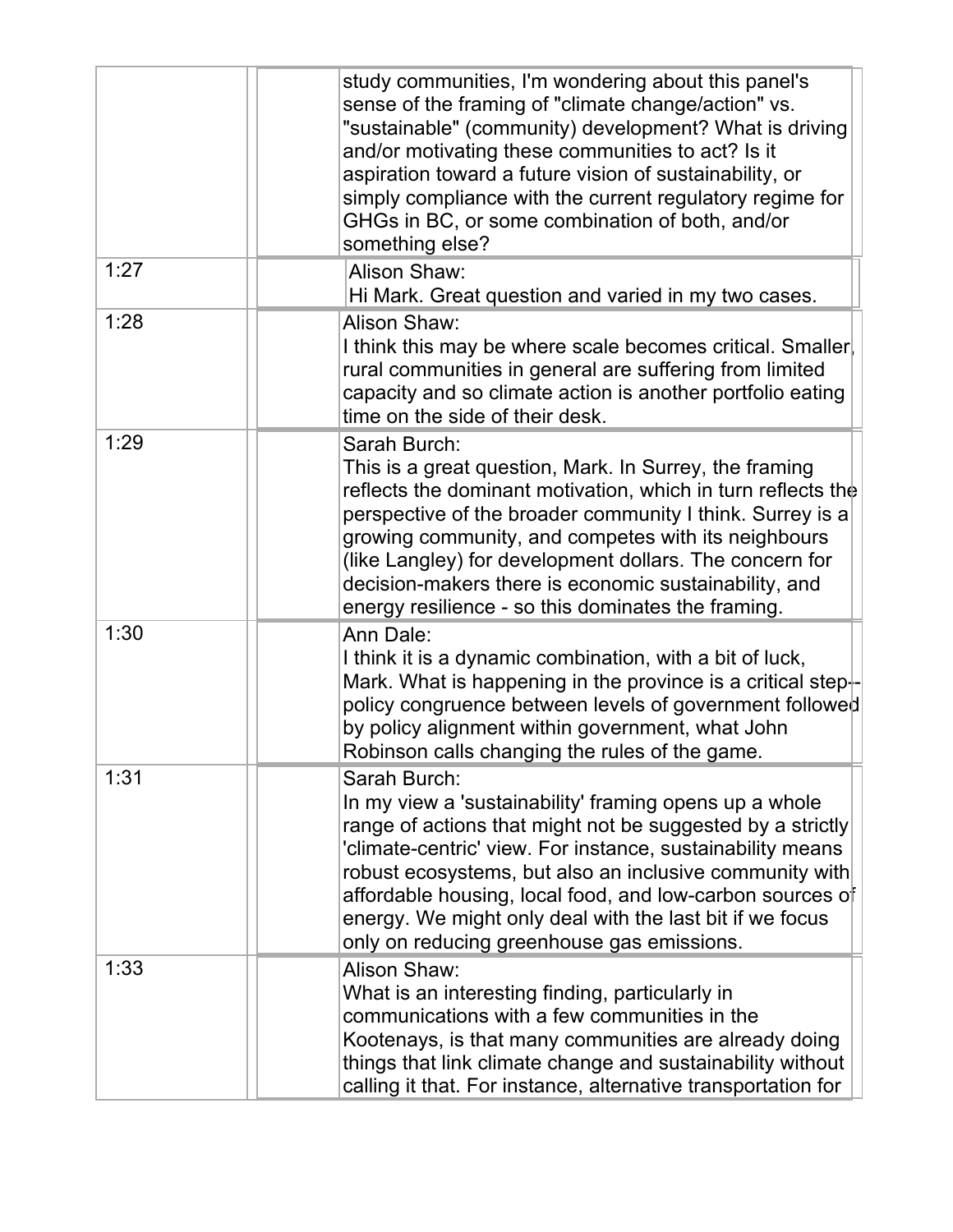|      | rural people with one car or water management that<br>considers changing freshet patterns (adaptation) or land-<br>use planning that considers environmental hazards such<br>a slope stability over time.                                                                                                                                                                                                                                                                                                                                                                                                                                                                                                                                                                                                                                                                                                        |
|------|------------------------------------------------------------------------------------------------------------------------------------------------------------------------------------------------------------------------------------------------------------------------------------------------------------------------------------------------------------------------------------------------------------------------------------------------------------------------------------------------------------------------------------------------------------------------------------------------------------------------------------------------------------------------------------------------------------------------------------------------------------------------------------------------------------------------------------------------------------------------------------------------------------------|
| 1:34 | Rob:<br>Great questions, Mark. Please, feel free to share with any<br>thoughts and ideas on drivers/motivators from your<br>experiences, as well.                                                                                                                                                                                                                                                                                                                                                                                                                                                                                                                                                                                                                                                                                                                                                                |
|      | We have a question here about the methods of spreading<br>ideas and innovations. One of the audience has noticed<br>that we have used the internet a few times to share ideas<br>on MC3. Their question involves what other sort of ways<br>we place to distribute these idea.                                                                                                                                                                                                                                                                                                                                                                                                                                                                                                                                                                                                                                   |
|      | Ann, as the principal investigator for the project, how<br>would you describe your knowledge mobilization<br>activities?                                                                                                                                                                                                                                                                                                                                                                                                                                                                                                                                                                                                                                                                                                                                                                                         |
|      | Alison, I know this is an area you've researched as well,<br>so feel free to jump in.                                                                                                                                                                                                                                                                                                                                                                                                                                                                                                                                                                                                                                                                                                                                                                                                                            |
| 1:34 | Ann Dale:<br>We have what we call four channels—real time, on-line<br>conversations (e-Dialogues), these Live Chats,<br>workshops, and social media, video productions (to be<br>released this month) and led by our moderator, Rob<br>Newell, blogging, facebooking, and tweeting, all<br>supported by a website, www.mc-e.ca. We have these<br>various channels as different media appeal to different<br>audiences, as we are learning through this project, and I<br>am particularly interested in the use of social media to<br>disseminate research to young people. And oh yes, we<br>will have a face-to-face workshop November 30, 2012,<br>which will bring together 2 leaders from each case study<br>with the research team, a peer-to-peer learning<br>exchange. This last is funded by our partner, BC Hydro,<br>and our last outreach will be a virtual workshop in<br>December 2012. Stay tuned. |
| 1:35 | Alison Shaw:<br>Our knowledge mobilization activities have also wanted to<br>include going back into communities with lessons and<br>information and also writing op-ed pieces for local case<br>community newspapers. However time and funding for<br>these efforts are constrained.                                                                                                                                                                                                                                                                                                                                                                                                                                                                                                                                                                                                                            |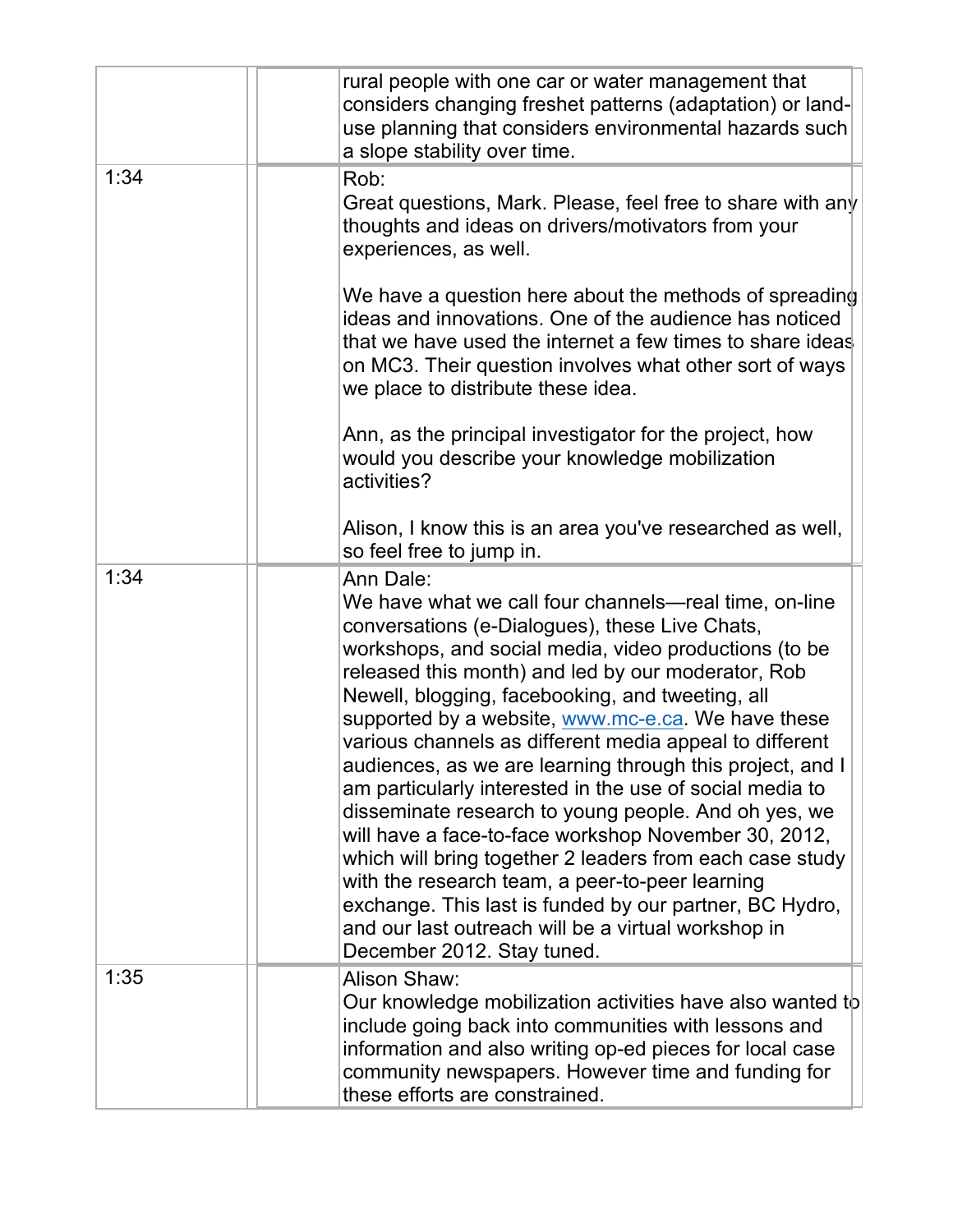| 1:37 | Alison Shaw:<br>Do you have alternate suggestions for MC3? We are<br>currently very techno-centric with our outreach, which<br>may limit our audience considerably.                                                                                                                                                                                                                                                            |
|------|--------------------------------------------------------------------------------------------------------------------------------------------------------------------------------------------------------------------------------------------------------------------------------------------------------------------------------------------------------------------------------------------------------------------------------|
| 1:38 | Rob:<br>Dynamics of communication are changing rapidly with the<br>exponential increase in usage of social media and digital<br>devices. The nature of knowledge mobilization does<br>seem to be a blend of both digital and print with<br>increasing more digital. Research must take this into<br>account, for sure when disseminating, but also not<br>alienate communities that are not technology linked in.              |
| 1:38 | Rob:<br>Shifting gears a bit with the next question                                                                                                                                                                                                                                                                                                                                                                            |
| 1:40 | Sarah Burch:<br>Along the lines of the technologies we use:                                                                                                                                                                                                                                                                                                                                                                    |
|      | What I really like about the methods that we use in this<br>project is that they can do more than just disseminate our<br>findings. Social media provides all kinds of tools for<br>engaging in a conversation with unusual suspects -<br>whether they are younger people, or those who are<br>geographically remote. It's pretty exciting to get feedback<br>as our findings emerge, view them through the eyes of<br>others. |
| 1:40 | Rob:<br>These next questions are about a term that one of our<br>audience has come across during the dialogues what is<br>a sustainable development pathway? What does it mean<br>to follow such a pathway?<br>Sarah, I would like to bring these questions to you.                                                                                                                                                            |
| 1:42 | Sarah Burch:<br>Ahh Rob this is an emerging topic, so I'm sure I can't give<br>a definitive answer! First off, we're starting to think about<br>development pathways as the really complex context of<br>the policies we make, our behaviours, the ways we<br>design our cities. Development paths are interwoven<br>trajectories - economic, social, environmental.                                                           |
| 1:43 | Sarah Burch:<br>The point here is to think about the system as a whole -<br>how do climate change policies resonate with our values?<br>Do they reflect the realities of our political system (like our                                                                                                                                                                                                                        |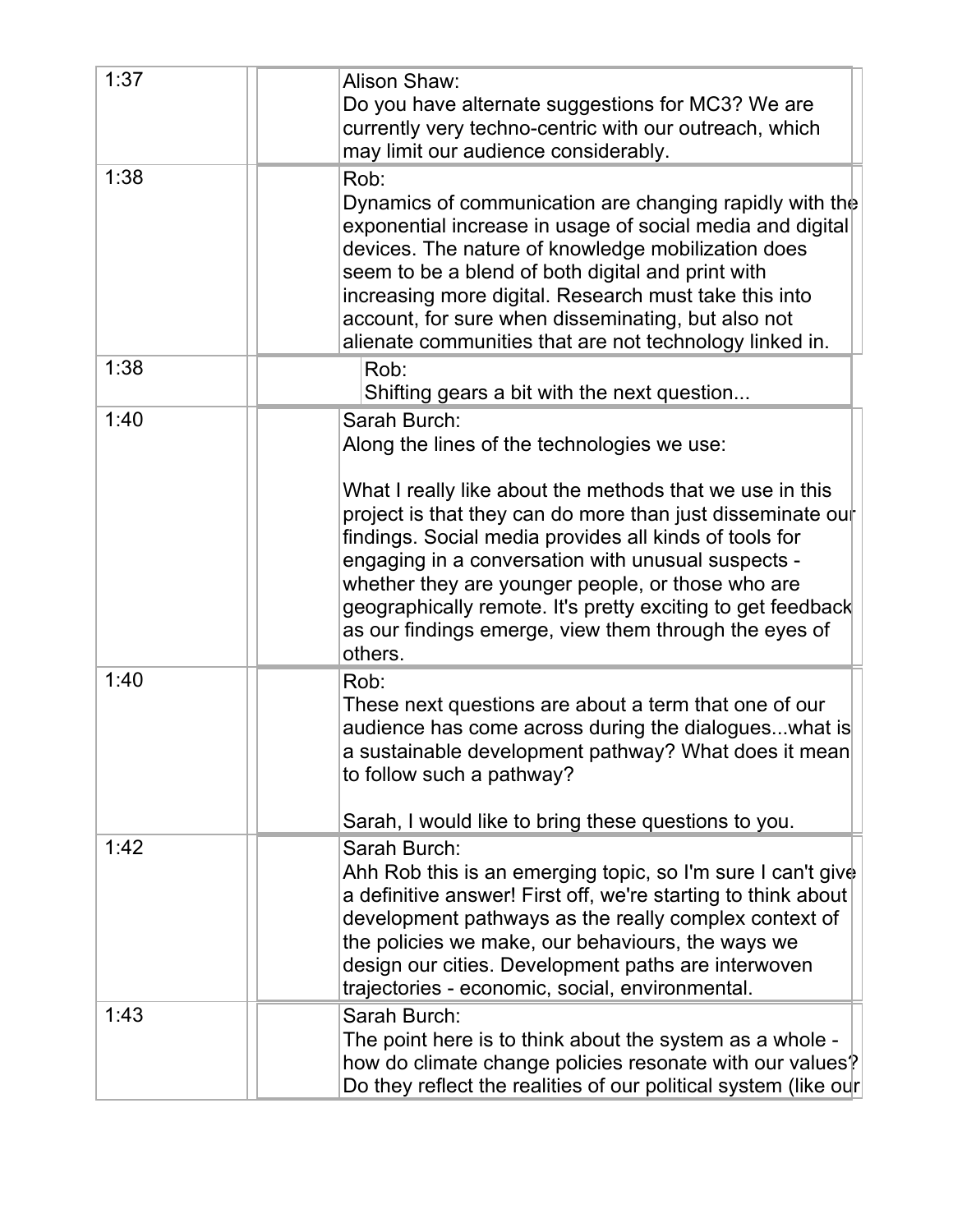|      | electoral cycle)?                                                                                                                                                                                                                                                                                                                                                                                                                                                                 |
|------|-----------------------------------------------------------------------------------------------------------------------------------------------------------------------------------------------------------------------------------------------------------------------------------------------------------------------------------------------------------------------------------------------------------------------------------------------------------------------------------|
| 1:44 | Sarah Burch:<br>And when we start to think about development paths, we<br>realize that there's a lot of inertia in way we do business.<br>We have infrastructure - highways, gas stations, and land<br>use plans - that suits cars. Changing this, shifting to a<br>sustainable development path, means thinking about all<br>of these elements simultaneously.                                                                                                                   |
| 1:45 | Sarah Burch:<br>It's this kind of transformative change - the fundamental,<br>deep changes to the ways our communities are designed<br>- that is required, I think, to deliver really deep emissions<br>reductions.                                                                                                                                                                                                                                                               |
| 1:46 | Rob:<br>Thanks, Sarah. This is the complex million dollar<br>question! Much shifting involved in the way we think and<br>live.                                                                                                                                                                                                                                                                                                                                                    |
|      | Alison, one of the audience members looked at a term<br>that you used a bit earlier, "social learning". They want to<br>know if this is different from simply chatting with your<br>peers about climate change. How does this operate in the<br>context of climate change innovation and could you<br>provide examples of this in action?                                                                                                                                         |
| 1:46 | Alison Shaw:<br>This is exactly the question we are hoping to ask in the<br>next round of MC3. Is climate innovation changing the<br>way we design and thus live in our communities? Are<br>there indicators that can be deciphered that shift us away<br>from unsustainable land-uses, practices and behaviours<br>toward behaviours we may think are more sustainable?<br>What does a sustainable development pathway look like<br>and how would we know whether we are on one? |
| 1:46 | Alison Shaw:<br>Oh sorry I got excited about the development pathway<br>question.                                                                                                                                                                                                                                                                                                                                                                                                 |
| 1:46 | Sarah Burch:                                                                                                                                                                                                                                                                                                                                                                                                                                                                      |
| 1:47 | Rob:<br>Any topic is a fair one to jump on!                                                                                                                                                                                                                                                                                                                                                                                                                                       |
| 1:48 | Rob:<br>While we are on the topic of social learning, perhaps Ann<br>and Sarah, you might want to share some practical                                                                                                                                                                                                                                                                                                                                                            |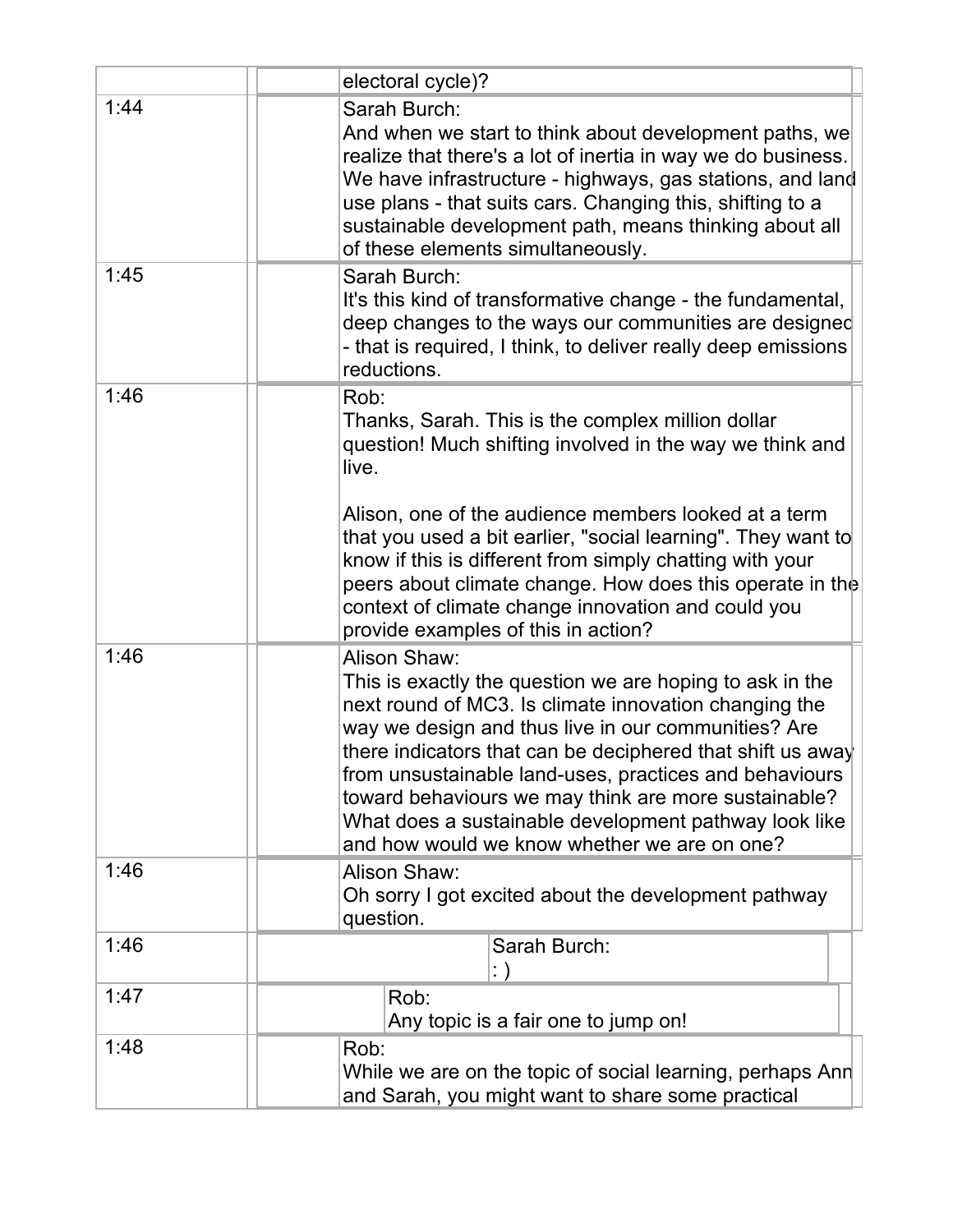|      | examples of this happening in communities you've<br>researched?                                                                                                                                                                                                                                                                                                                                                                                                                                          |
|------|----------------------------------------------------------------------------------------------------------------------------------------------------------------------------------------------------------------------------------------------------------------------------------------------------------------------------------------------------------------------------------------------------------------------------------------------------------------------------------------------------------|
|      | Were there driving organizations for social learning? Is<br>there a "right" way of doing it in the context of climate<br>change?                                                                                                                                                                                                                                                                                                                                                                         |
| 1:51 | Rob:<br>To jog the audiences memory, this was the original<br>comment from Alison                                                                                                                                                                                                                                                                                                                                                                                                                        |
|      | " Social learning has been defined as a change in<br>understanding that goes beyond the individual to become<br>situated within wider social units or communities of<br>practice through social interactions between actors within<br>social networks."                                                                                                                                                                                                                                                  |
| 1:51 | Alison Shaw:<br>There are three defining characteristics of social learning.<br>1) Change in understanding and practice occurs - this<br>includes fundamentally questioning underlying norms and<br>assumptions to ensure they respond to values<br>2) The scale of change is beyond individuals and small<br>social units, which integrates a broad diversity of players<br>and the desire to find shared values<br>3) Mode through which learning occurs is social - moves<br>through social networks. |
|      | The concept emerges from the desire to influence<br>transformative change at various scales                                                                                                                                                                                                                                                                                                                                                                                                              |
| 1:52 | Sarah Burch:<br>To me social learning means embedding new ways of<br>doing things in the ways we make decisions, interact with<br>each other, etc. It's a bit of a feedback - ie we've figured<br>out that we get a better outcome if we think about<br>economic and social development at the same time, so<br>now we build practices that allow us to think about<br>synergies and tradeoffs between our economic<br>development policies and the environment as well.                                 |
| 1:52 | Rob:<br>Ah, now, comes the big conundrum                                                                                                                                                                                                                                                                                                                                                                                                                                                                 |
| 1:52 | Rob:<br>transportation in rural communities!                                                                                                                                                                                                                                                                                                                                                                                                                                                             |
| 1:53 | Ann Dale:<br>Well, I can think of a model, in a small community called                                                                                                                                                                                                                                                                                                                                                                                                                                   |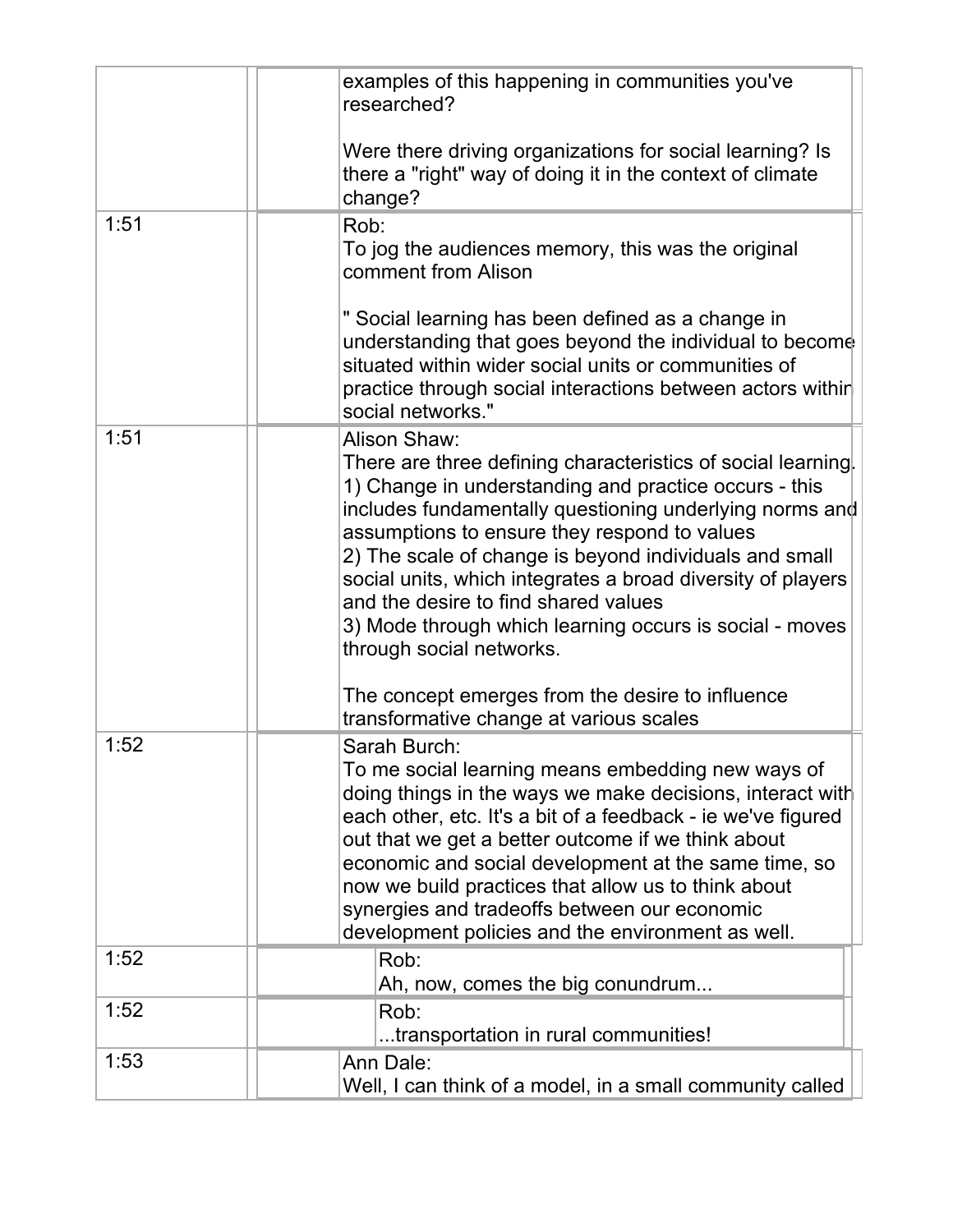|      | Val-des-Monts. A municipal official set up a cooperative<br>farm as one policy to try and attract younger farmers and<br>encourage economic diversity. The equipment was also<br>bought by the municipality and is shared cooperatively.<br>The younger farmers learn from the older ones, so,<br>shared economies of scale and in some ways, a place-<br>based network. Quite an integrated vision for a very small<br>community.                                                                           |
|------|--------------------------------------------------------------------------------------------------------------------------------------------------------------------------------------------------------------------------------------------------------------------------------------------------------------------------------------------------------------------------------------------------------------------------------------------------------------------------------------------------------------|
| 1:53 | Rob:<br>My apologiesI jumped the gun on the next question.                                                                                                                                                                                                                                                                                                                                                                                                                                                   |
| 1:54 | Rob:<br>I would like to share it now that we've opened up the topic<br>of small communities.                                                                                                                                                                                                                                                                                                                                                                                                                 |
|      | The question is "how do we do transportation in rural<br>communities?"                                                                                                                                                                                                                                                                                                                                                                                                                                       |
| 1:55 | Rob:<br>How do we get out of the car-dependency situation when<br>public transit is not hugely feasible?<br>Any practical examples from cases?                                                                                                                                                                                                                                                                                                                                                               |
| 1:55 | Sarah Burch:<br>One of my favourite comments in Revelstoke about public<br>transportation in a small community was that the bus<br>system doesn't really work - if you stood at the bus stop<br>for a few minutes, a neighbour would inevitably drive by<br>and offer you a ride home.                                                                                                                                                                                                                       |
| 1:55 | Ann Dale:<br>The elephant in the room for all Canadian communities.<br>First, I think we need strong legislation, similar to<br>California's, I don't people are natural innovators, and the<br>bigger an organization the slower it is change, and we<br>need massive technological innovation in transportation.<br>Sustainable infrastructure choices are also key. We need<br>high speed rapid transit between major cities, with a<br>distributed hub network that connects the smaller<br>communities. |
| 1:57 | Alison Shaw:<br>There is a car-sharing coop in Nelson. The regional<br>districts in the East Kootenay appear to be getting<br>involved with municipalities to set up a bus that runs<br>based on the needs of the riders.                                                                                                                                                                                                                                                                                    |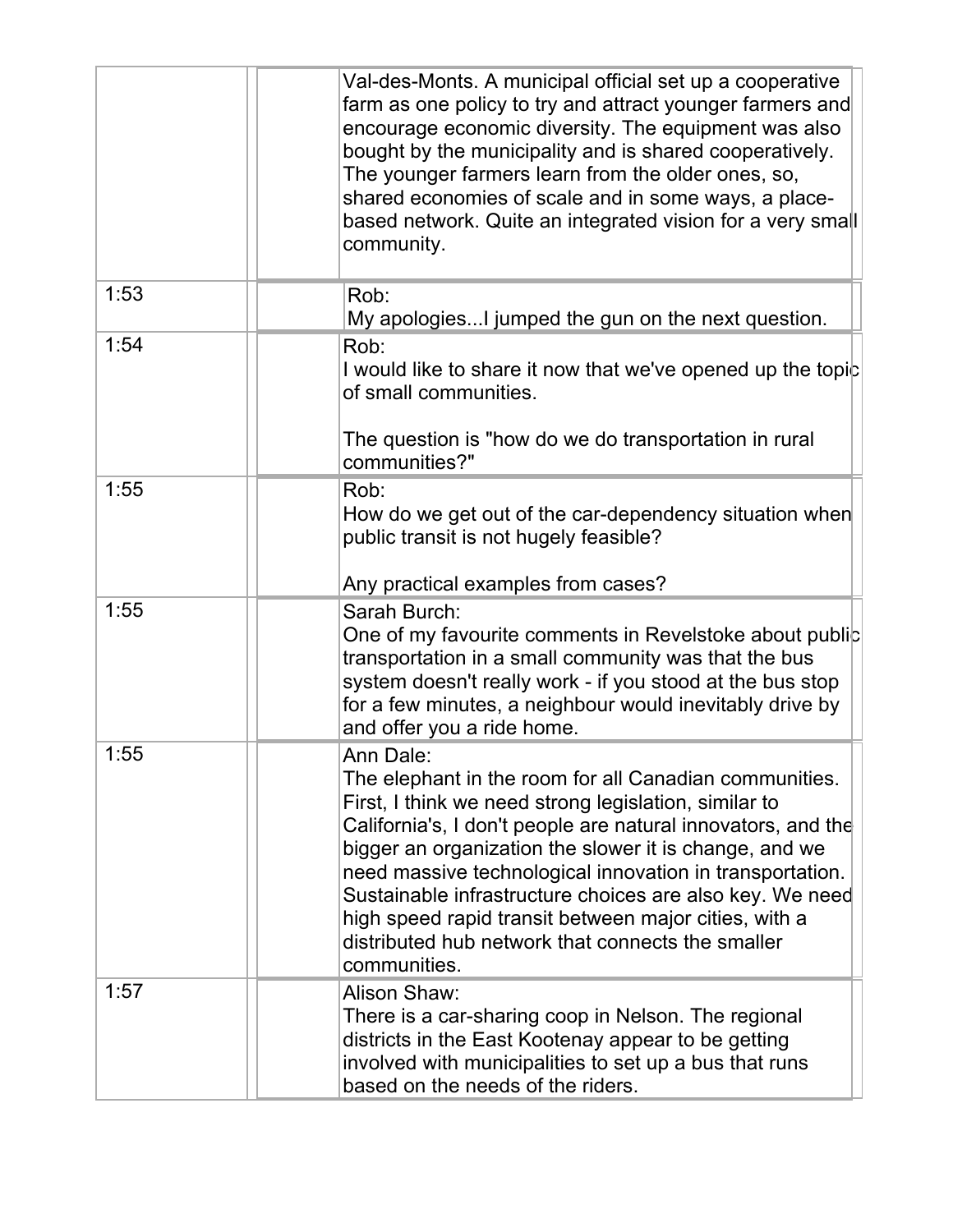| 1:57 | Sarah Burch:<br>So, in the Revelstoke case, car share or carpool may<br>work best given the social fabric. It also might be the case<br>that more investment in public transit would make it more<br>frequent, reliable, and desirable.                                                                                                                                                                                                             |
|------|-----------------------------------------------------------------------------------------------------------------------------------------------------------------------------------------------------------------------------------------------------------------------------------------------------------------------------------------------------------------------------------------------------------------------------------------------------|
| 1:58 | Sarah Burch:<br>Ah - great (?!) minds thinking alike, Alison!                                                                                                                                                                                                                                                                                                                                                                                       |
| 1:58 | Ann Dale:<br>Bringing more qualitative services into smaller<br>communities, I live in one, and now have access to local,<br>organic produce delivered to my cottage, eliminating the<br>drive into a major centre for access. It seems like such<br>small potatoes, but community vitality is so dependent<br>upon amenities--social, services. I once read that one of<br>the things that contributed to a community's resilience<br>was a baker. |
| 1:59 | Ann Dale:<br>And of course, a doctor.                                                                                                                                                                                                                                                                                                                                                                                                               |
| 1:59 | Rob:<br>Sarah, that is a really interesting (and funny) note about<br>Revelstoke, regarding the bus system. My audience<br>member did just follow up with this question in a manner<br>that relates to this,<br>"how much responsibility is on the citizen and how much<br>is on the government for the transportation issue? Is it up<br>to the resident to walk and bike even when the<br>possibilities are limited?"                             |
| 2:00 | Alison Shaw:<br>Many small communities are supporting locally grown<br>produce and meats, which begins to influence local<br>economies, people's health and nutrition values as well<br>as the carbon footprint of food servicing.                                                                                                                                                                                                                  |
| 2:00 | Ann Dale:<br>That is an excellent question, and again, think integration,<br>we need both, the infrastructure has to be there to be<br>able to make more sustainable choices, like bike racks on<br>the front of buses, but the individual also has to act.                                                                                                                                                                                         |
| 2:01 | Sarah Burch:<br>Great question - I don't discount individual responsibility,<br>but I put a huge amount of responsibility on government<br>to provide convenient, accessible, reliable public<br>transportation. We have heaps of evidence that relying on                                                                                                                                                                                          |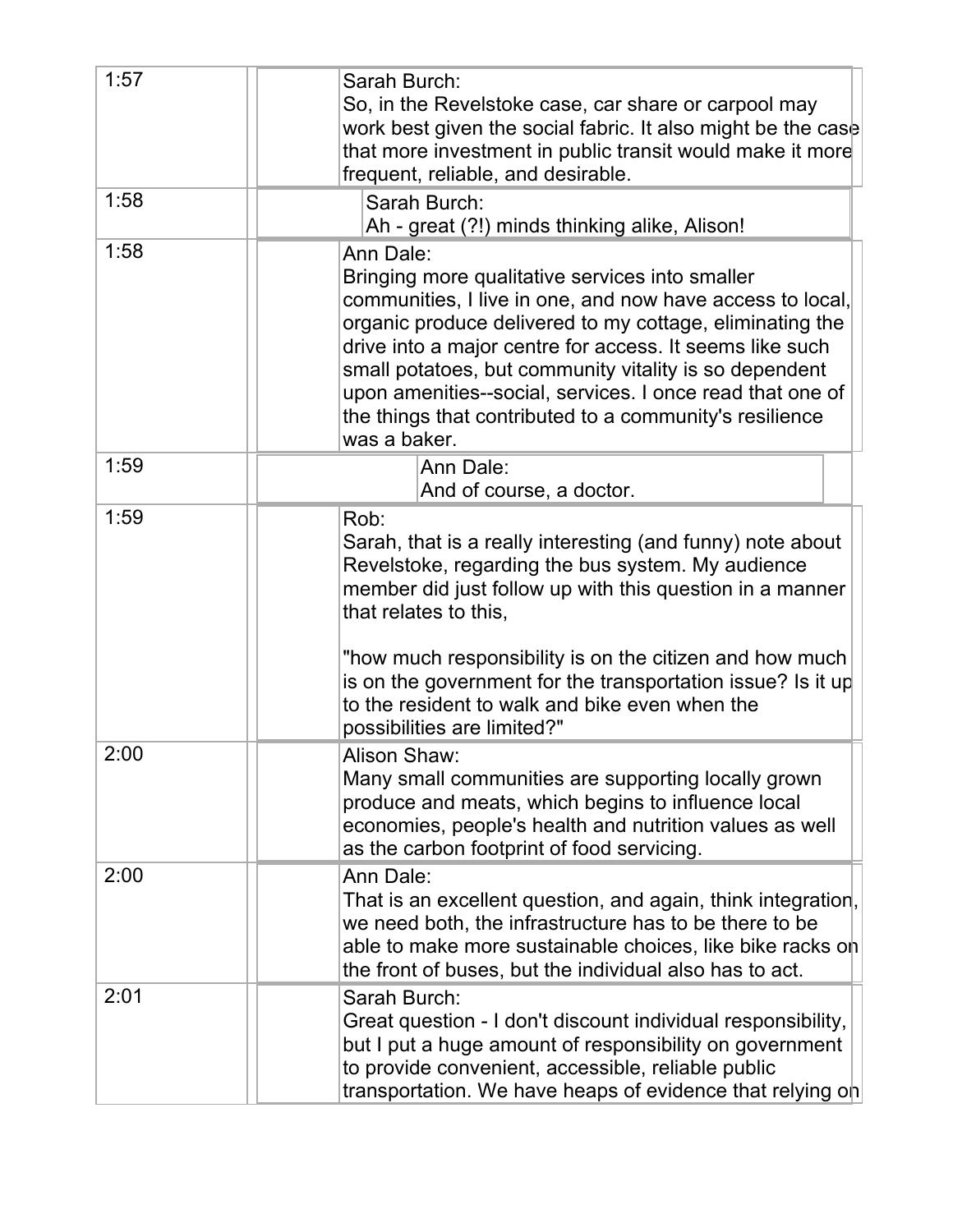|      | voluntary action, or changing individual behaviours<br>doesn't work so well - especially if that new behaviour is<br>much less desirable than the old one!                                                                                                                                                                                                                                                                                                                       |
|------|----------------------------------------------------------------------------------------------------------------------------------------------------------------------------------------------------------------------------------------------------------------------------------------------------------------------------------------------------------------------------------------------------------------------------------------------------------------------------------|
| 2:02 | Ann Dale:<br>Alison, in some recent work we talked about relocalization<br>in the action agenda for rethinking growth and prosperity.                                                                                                                                                                                                                                                                                                                                            |
| 2:02 | Sarah Burch:<br>I don't think it's reasonable to ask people to cycle down<br>dark, busy, dangerous streets. Those who do, have my<br>unending admiration, though!                                                                                                                                                                                                                                                                                                                |
| 2:02 | Alison Shaw:<br>This is always the debate in regard to transportation.<br>Vancouver is an interesting example. It wasn't until<br>student bus passes were provided to UBC students that<br>the buses really provided good services. Same with the<br>bike lanes. It is a lesson of build them and people will<br>cycle. The numbers of cyclists are growing annually.                                                                                                            |
| 2:03 | Ann Dale:<br>Sarah, you raise a critical point, often people don't<br>choose alternative transportation because of a concern<br>for safety, and with government emphasis on crime, when<br>all stats are going down?                                                                                                                                                                                                                                                             |
| 2:04 | Rob:<br>Ann, some on picked up on your not about having local<br>amenities, and they just sent in this question:<br>"I've often heard that cities had much less of a footprint<br>due to density. What is your impressions on this? Should<br>we densify to create more sustainable communities? Is<br>there still a place for those living in rural and remote?"<br>Tough situationperhaps we could bring up examples<br>from Revelstoke and the Kootenays to address this one? |
| 2:06 | Sarah Burch:<br>Great question - there's a bit of a mixed picture here.<br>While it may seem like those in rural communities drive<br>much more than others, commuters in big cities actually<br>top the list of vehicle kilometers travelled! So density, and<br>especially in the sense of multiple town centres, is really<br>important in major regions like Metro Vancouver.                                                                                                |
| 2:07 | Alison Shaw:<br>Even in smaller communities, density can bring                                                                                                                                                                                                                                                                                                                                                                                                                   |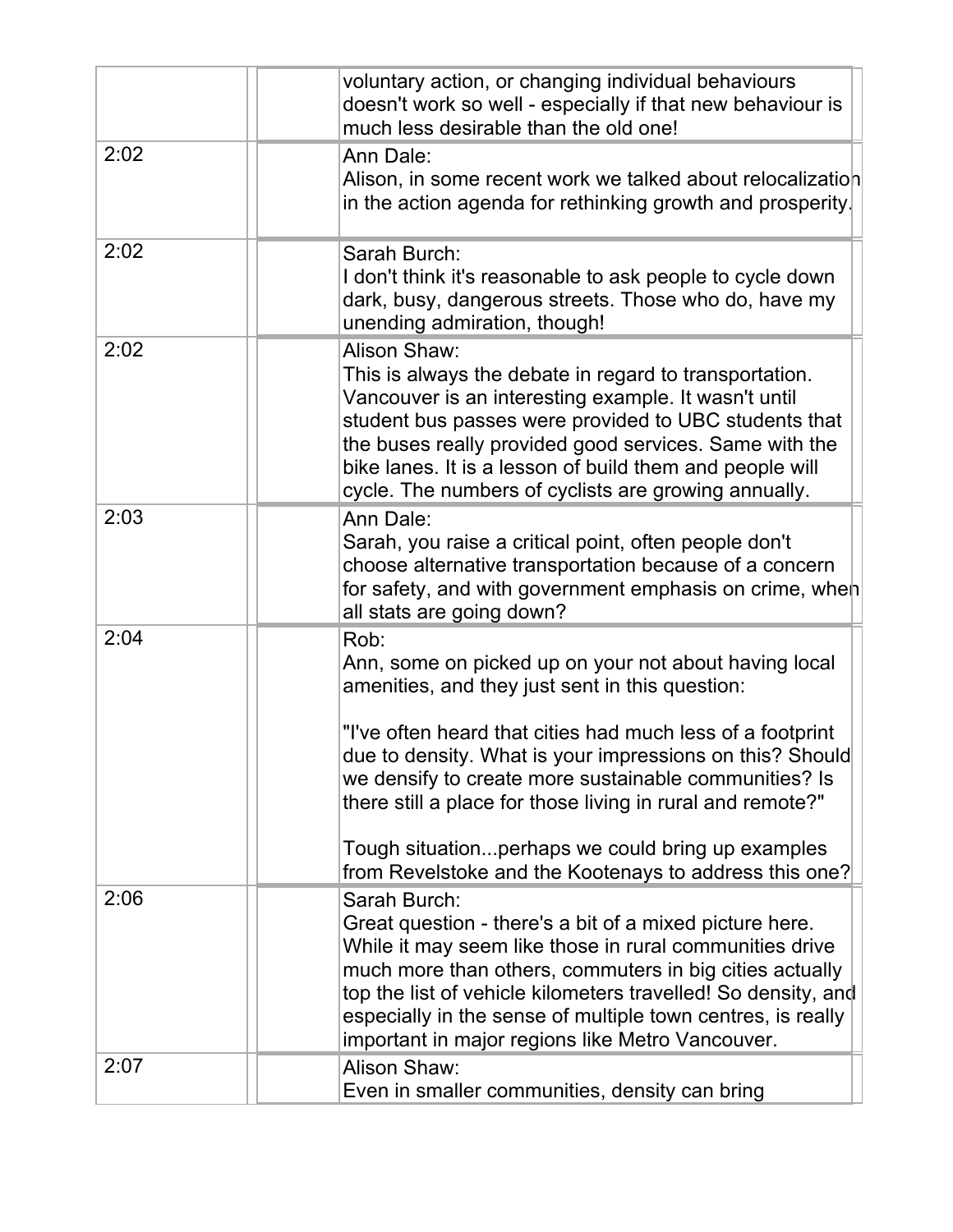|      | advantages when it comes to energy and water servicing.                                                                                                                                                                                                                                                                                                                                                                                                                                                                                                                                                                                                                                                                                                                                                                                                                                                                                                                                                     |
|------|-------------------------------------------------------------------------------------------------------------------------------------------------------------------------------------------------------------------------------------------------------------------------------------------------------------------------------------------------------------------------------------------------------------------------------------------------------------------------------------------------------------------------------------------------------------------------------------------------------------------------------------------------------------------------------------------------------------------------------------------------------------------------------------------------------------------------------------------------------------------------------------------------------------------------------------------------------------------------------------------------------------|
| 2:08 | Sarah Burch:<br>And I think that there should always be a place for rural<br>and remote communities - but this doesn't preclude<br>having low emissions vehicles, and mixed-use small town<br>centres so that walking is feasible.                                                                                                                                                                                                                                                                                                                                                                                                                                                                                                                                                                                                                                                                                                                                                                          |
| 2:08 | Ann Dale:<br>Density is, of course, connected to transportation, and I<br>am always surprised at how interconnected all these<br>issues are, hence, the need for integrated decision-<br>making. This is an argument my research team has had<br>over a long period of time, that cities are cultural centres<br>of innovation, great activity and more sustainable<br>because of density. I argue there is an optimal density,<br>and we need more thinking on this, that sociability is lost<br>over a certain scale? And how does one densify in<br>smaller communities when most of us have moved here<br>to have an acre of beautiful land. Hence, the emphasis<br>also has to be on the idea of creating more 'village<br>centres' in small communities but ones with amenities<br>and services. This came up in the e-Dialogue, how critical<br>village centres, revitalization of the downtown core, to<br>walkability and of course, the connections to sociability<br>and health. Great question! |
| 2:09 | Rob:<br>Cathy LeBlanc has a piece she would like to add to this<br>discussion, Ann.                                                                                                                                                                                                                                                                                                                                                                                                                                                                                                                                                                                                                                                                                                                                                                                                                                                                                                                         |
| 2:09 | [Comment From Cathy LeBlanc Cathy LeBlanc : ]<br>Ann- doesn't having groceries delivered to your door just<br>mean the transportation is going the other way from city<br>to you, rather than you going to local farm market which<br>support community inclusion                                                                                                                                                                                                                                                                                                                                                                                                                                                                                                                                                                                                                                                                                                                                           |
| 2:09 | Rob:<br>Any thoughts on this?                                                                                                                                                                                                                                                                                                                                                                                                                                                                                                                                                                                                                                                                                                                                                                                                                                                                                                                                                                               |
| 2:09 | Alison Shaw:<br>For a municipality it is a way to increase tax base. For a<br>resident it is the beginning of the urbanization process. I<br>don't think these have to mutually exclusive. For instance,<br>Castlegar is in the process of revitalizing its downtown<br>core. They have developed art projects all over the city to<br>encourage walkability, this increases foot traffic to local<br>businesses and builds prospects for the type of integrated<br>systems living that come with density.                                                                                                                                                                                                                                                                                                                                                                                                                                                                                                  |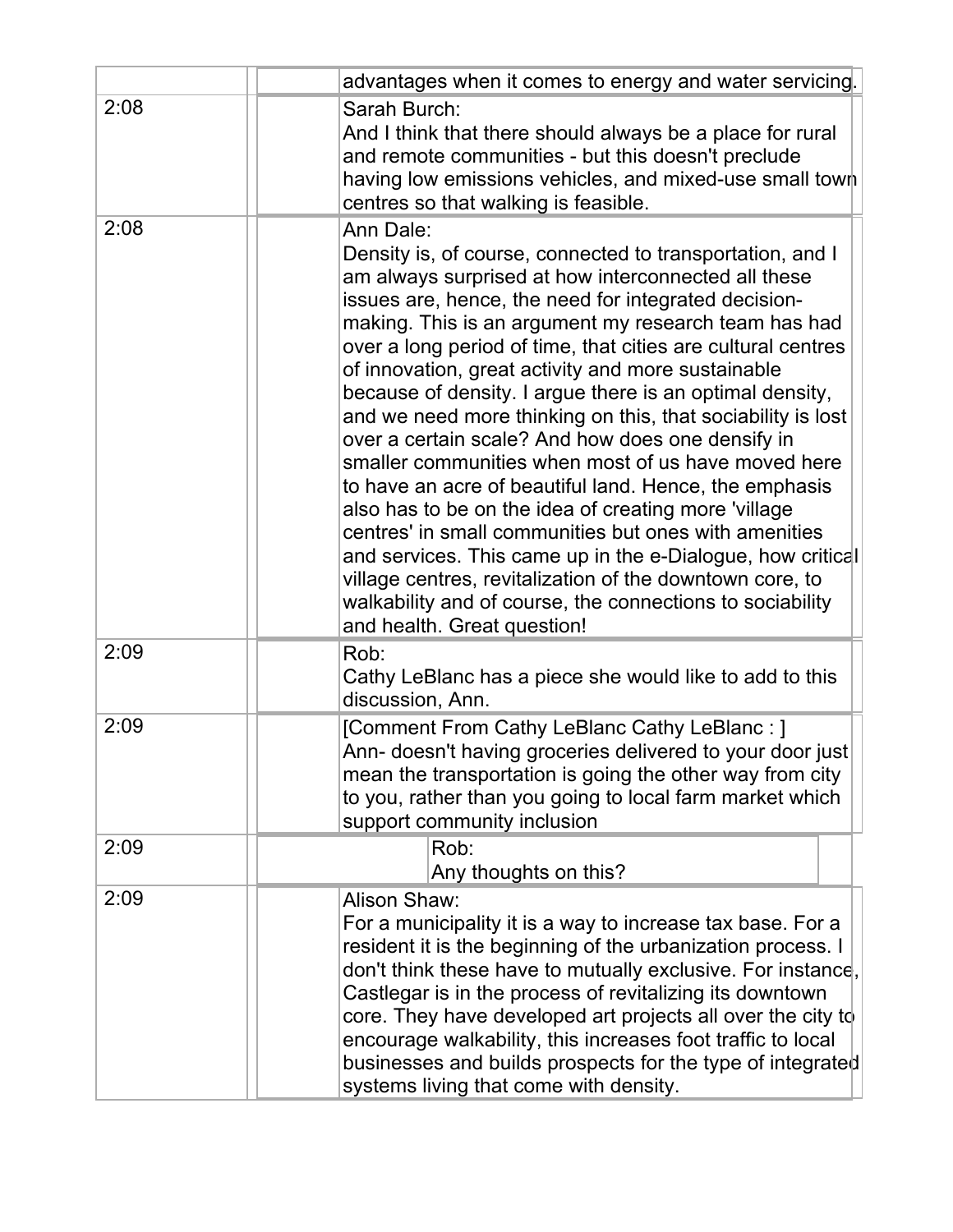| 2:10 | Ann Dale:<br>And what about telecommuting, why is everyone still<br>forced to commute to work, it should be every business<br>contribution to GHG reductions, employees get to work at<br>least one day a week from home, starting with leadership<br>by governments.                                                                                                                                                        |
|------|------------------------------------------------------------------------------------------------------------------------------------------------------------------------------------------------------------------------------------------------------------------------------------------------------------------------------------------------------------------------------------------------------------------------------|
| 2:13 | Ann Dale:<br>The transportation emissions are reduced, Cathy,<br>because he lives in the community and delivers to at least<br>25 homes on the same day. The farm is within the<br>community. The distances he is driving are less than half<br>if one person from these 25 homes drove the 50<br>kilometres into Ottawa to the Sunday local market. So, in<br>essence, we are trying to get more diverse mixed land<br>use. |
| 2:14 | Sarah Burch:<br>I think that this is a really interesting comment from<br>Cathy. Having groceries delivered can provide some<br>benefits in terms of greenhouse gas reductions, because<br>the delivery company can optimize its delivery path and<br>reduce km travelled - but it's a great point that this may<br>stop up the community interaction that takes place at<br>markets.                                        |
| 2:15 | Rob:<br>Thanks, for the responses, Cathy also had a comment<br>from observations of earlier in the discussion.                                                                                                                                                                                                                                                                                                               |
| 2:15 | Sarah Burch:<br>This actually highlights the issues we were talking about<br>earlier (ie thinking about the social and the environmental<br>simultaneously). A city could implement a grocery<br>delivery service to reduce emissions, but would we see<br>tradeoffs in terms of community building?                                                                                                                         |
| 2:15 | [Comment From Cathy LeBlanc Cathy LeBlanc : ]<br>An earlier comment - I think 2 things effect local govt<br>interest in jumping into adaptation. One is whether they<br>have had a major event (i.e. severe flood) and whether<br>they can access funding (Columbia Basin Trust funding is<br>quite unique In and NRCan and others require matching<br>dollars.)                                                             |
| 2:15 | Ann Dale:<br>Point of clarification--it is local, organic vegetables and we<br>have no local market, that is next in the planning, now<br>what would be the more sustainable choice? We need an                                                                                                                                                                                                                              |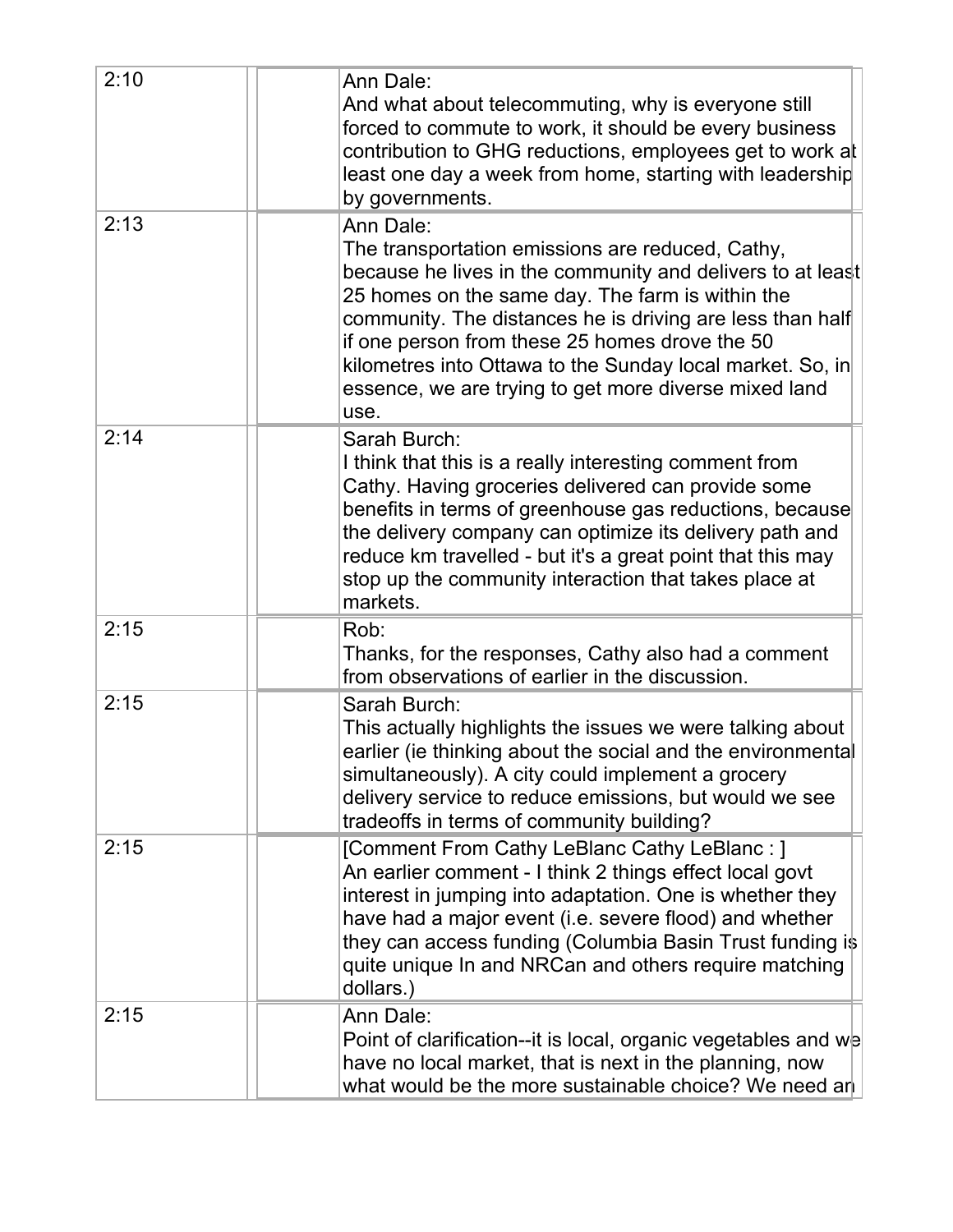|      | emissions calculator.                                                                                                                                                                                                                                                                                                                                                                                                      |
|------|----------------------------------------------------------------------------------------------------------------------------------------------------------------------------------------------------------------------------------------------------------------------------------------------------------------------------------------------------------------------------------------------------------------------------|
| 2:16 | Alison Shaw:<br>I think this raises the important point about the integrated<br>nature of sustainability and considering food systems and<br>other supply chain elements. Considering local, more<br>sustainable procurement activities for instance can also<br>considerably reduce community emissions.                                                                                                                  |
| 2:17 | Rob:<br>Anyone have any observations on the two points above:<br>- communities responding to major events<br>- access to funding<br>Perhaps, examples from the communities understudy?                                                                                                                                                                                                                                     |
| 2:17 | Alison Shaw:<br>I'd like to share an anecdote from a small Kootenays<br>community in response to Cathy's comment.                                                                                                                                                                                                                                                                                                          |
| 2:17 | Sarah Burch:<br>Thanks for raising the adaptation issue, Cathy - we've<br>definitely been focused more on mitigation in this<br>conversation so far. Go ahead, Alison!                                                                                                                                                                                                                                                     |
| 2:18 | Ann Dale:<br>Another critical resource has been the BC Hydro's<br>community energy managers program.                                                                                                                                                                                                                                                                                                                       |
| 2:19 | Rob:<br>Cathy just wanted to add on the earlier conversation:<br>"I was thinking about all 25 people going to farmers<br>market, no one going into town and all 25 seeing friends<br>and buying more at the market. :)"                                                                                                                                                                                                    |
| 2:20 | Rob:<br>Thank you panelists for the insightsI'm about to open up<br>a larger realm of questions and concepts from one our<br>audience.                                                                                                                                                                                                                                                                                     |
| 2:21 | Ann Dale:<br>Cathy, of course, I am amazed at the social capital in<br>place at local markets, even in big cities, and the<br>knowledge (recipes) that are shared directly between<br>producers and consumer, and many other benefits. That<br>is another whole conversation, and I would just like to add<br>the capital city of this country does not have a permanent<br>indoor farmer's market, although it is coming. |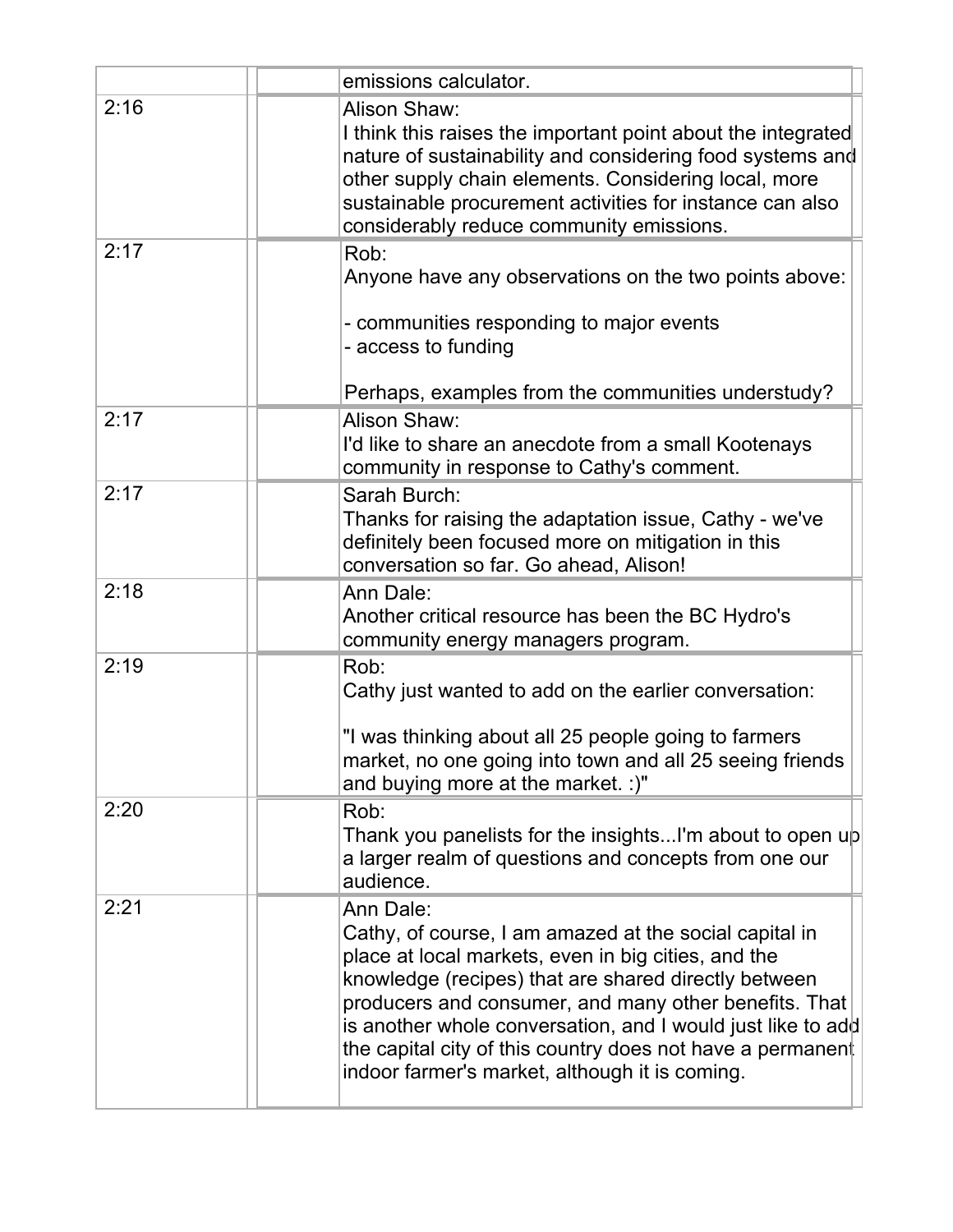| 2:21 | Alison Shaw:<br>I performed an interview with a powerful local official who<br>was quite eager to let me know that he thought climate<br>change was bogus. In the same breath, he started telling<br>me about what his community was doing - revising land-<br>use plans to embed prospects for more frequent storms<br>(observation) on slopes and hazardous terrain. He also<br>mentioned that the farmers were requiring more water in<br>the summer months that just wasn't available and so they<br>were revising their water management plan to examine<br>back-up water sources and ways to increase efficiencies<br>in the town. Now these activities were not framed as<br>adaptation but they certainly have similar outcomes. |
|------|------------------------------------------------------------------------------------------------------------------------------------------------------------------------------------------------------------------------------------------------------------------------------------------------------------------------------------------------------------------------------------------------------------------------------------------------------------------------------------------------------------------------------------------------------------------------------------------------------------------------------------------------------------------------------------------------------------------------------------------|
| 2:22 | Sarah Burch:<br>This brings up a really interesting issue for me, Alison.<br>The drivers of adaptation seem to make sense from a<br>community's perspective - if you have more frequent<br>storms, slope stability issues, wildfires etc, you simply<br>must protect your people and infrastructure (even if you<br>don't think that climate change is a factor)                                                                                                                                                                                                                                                                                                                                                                         |
| 2:22 | Alison Shaw:<br>I find this very interesting. Another interesting anecdote<br>comes from Victoria and the development of their storm<br>water utility.                                                                                                                                                                                                                                                                                                                                                                                                                                                                                                                                                                                   |
| 2:23 | Rob:<br>My apologiesI shift topics a bit too early. Please, finish<br>off your thoughts and I'll repost Ed's comments.                                                                                                                                                                                                                                                                                                                                                                                                                                                                                                                                                                                                                   |
| 2:23 | Sarah Burch:<br>It's a lot more complicated with mitigation (greenhouse<br>gas reductions) - if we reduce emissions by a few percent<br>here, does it have any impact at all on the global climate<br>change? No. So we need to find many co-benefits - more<br>liveable cities, cleaner water, etc.                                                                                                                                                                                                                                                                                                                                                                                                                                     |
| 2:24 | Ann Dale:<br>Ed, I encourage you to read our recently published Action<br>Agenda for Rethinking Growth and Prosperity, which is on<br>my website, www.crcresearch.org. It lists 10 key actions<br>for change and moving to economies that optimize rather<br>than maximize?                                                                                                                                                                                                                                                                                                                                                                                                                                                              |
| 2:25 | Rob:<br>This very much a question relating to rethinking growth,<br>for our audience, this is the question once again:                                                                                                                                                                                                                                                                                                                                                                                                                                                                                                                                                                                                                   |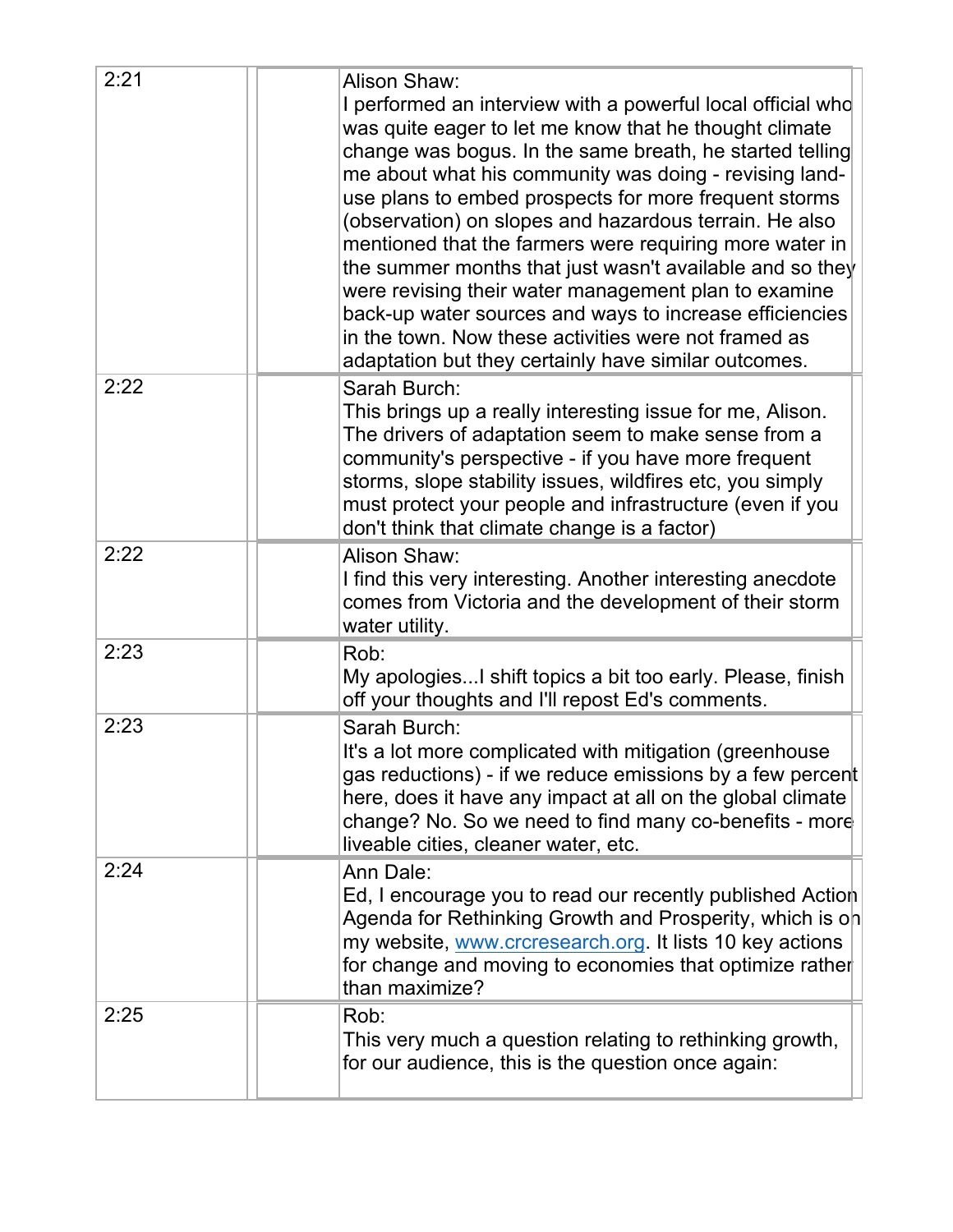|      | "The vast majority of history's tragedies have been<br>caused and licenced by faith based theories overruling<br>human rights, physical realities and logic.<br>Years ago, economic textbooks used to warn against<br>overcapitalization, which was defined as around "one<br>wage year per worker" and executives were paid the old<br>Platonian figure of about ten times the wages of workers.<br>Today, the capital investment into a single job sometimes<br>reaches hundreds of wage years and executives receive<br>several hundred times the wages of workers, resulting in<br>gross overcapitalization, causing poverty, sickness, family<br>breakdowns, environmental destruction and climate |
|------|---------------------------------------------------------------------------------------------------------------------------------------------------------------------------------------------------------------------------------------------------------------------------------------------------------------------------------------------------------------------------------------------------------------------------------------------------------------------------------------------------------------------------------------------------------------------------------------------------------------------------------------------------------------------------------------------------------|
|      | change.<br>Environmental destruction really started with the forced<br>introduction of the neoclassical market economic theory<br>into our universities and by deregulated money creation<br>from the air, licencing the collectivization of the world's<br>economies into a few hands, resulting in major human<br>and environmental destruction to maintain the imaginary<br>value of that imaginary money that exists only as<br>computer figures, yet used as weapons of colonization,<br>fraudulently called GDP and "globalization".                                                                                                                                                              |
|      | What are the panel members' suggestions on how to stop<br>this crime wave against humanity and the environment by<br>imaginary money, when literally all the world's politicians<br>are on the bandwagon for its expansion and continuation<br>toward the biggest tragedy in human history?"                                                                                                                                                                                                                                                                                                                                                                                                            |
| 2:25 | Alison Shaw:<br>The storm water utility was set up so that users pay for<br>their use of community stormwater systems. The concept<br>is that permeable services in driveways and yards will pay<br>less; impermeable surfaces like pavement will be more of<br>a burden and will thus pay more. This was framed as<br>smart municipal business meeting stormwater challenges<br>from the demand side rather than the costly supply side<br>(changing all the infrastructure). It too, has implications<br>for adaptation.                                                                                                                                                                              |
| 2:27 | Rob:<br>Let's look at this in terms of the MC3 research. How do<br>we create a global shift were are economy moves to<br>"climate positive" to use a term that I picked up from the                                                                                                                                                                                                                                                                                                                                                                                                                                                                                                                     |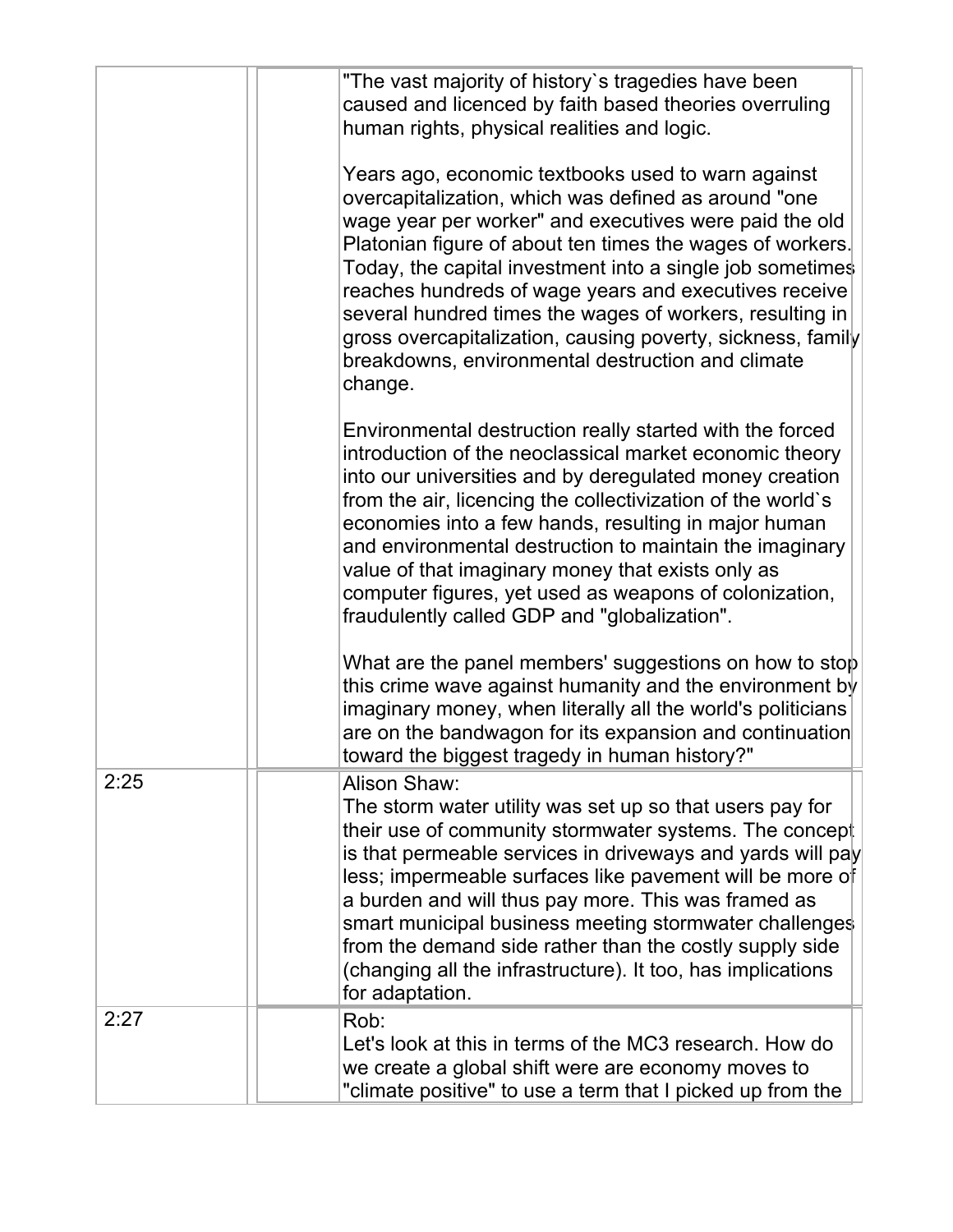|      | Tuesday dialogue?                                                                                                                                                                                                                                                                                                                                                                                                                                             |
|------|---------------------------------------------------------------------------------------------------------------------------------------------------------------------------------------------------------------------------------------------------------------------------------------------------------------------------------------------------------------------------------------------------------------------------------------------------------------|
| 2:28 | Ann Dale:<br>In the Action Agenda we strongly encourage greater use<br>of cooperatives, even for community utilities.                                                                                                                                                                                                                                                                                                                                         |
| 2:28 | Ann Dale:<br>Rob, you don't believe in asking easy questions do you?                                                                                                                                                                                                                                                                                                                                                                                          |
| 2:29 | Sarah Burch:<br>I think that this is part of the sustainability conversation. If<br>we use deep and meaningful community engagement to<br>talk about what sustainability means to us (it's a value<br>proposition, after all), we can start to question these<br>deeper structures in our economy, and the assumptions<br>that form their foundation.                                                                                                         |
| 2:29 | Rob:<br>I have a tendency to go for the big fish at times :)                                                                                                                                                                                                                                                                                                                                                                                                  |
| 2:30 | Alison Shaw:<br>Ed, this really is a skill testing question. If we are to meet<br>the climate change challenge, do we need to<br>fundamentally reorient our economic system and the<br>types of behaviours, practices and values that emerge<br>from it?                                                                                                                                                                                                      |
| 2:30 | Sarah Burch:<br>If we just talk about finding a shiny new technology that<br>reduces emissions (as important as these are), we miss<br>the boat on the values conversation.                                                                                                                                                                                                                                                                                   |
| 2:31 | Ann Dale:<br>It may well be that critical tipping points are now<br>occurring, I think people realize that at a visceral level,<br>there is something happening with our climate. Now, all<br>we need is for gasoline prices to remain very high for a<br>very low period of time. And we need governments to put<br>in place strong policy frameworks, at multiple levels, to<br>induce the necessary innovation by the private sector and<br>civil society. |
| 2:33 | Rob:<br>This does relate directly to the work we've done with<br>rethinking growth and prosperity, and this does require<br>quite a large global shift. However, rethinking growth can<br>happen on the community level, as well.<br>Alison, Sarah and Ann, how about local examples where<br>people are rethinking growth? Ed sent in a follow up<br>question discussion how GDP is often used to measure                                                    |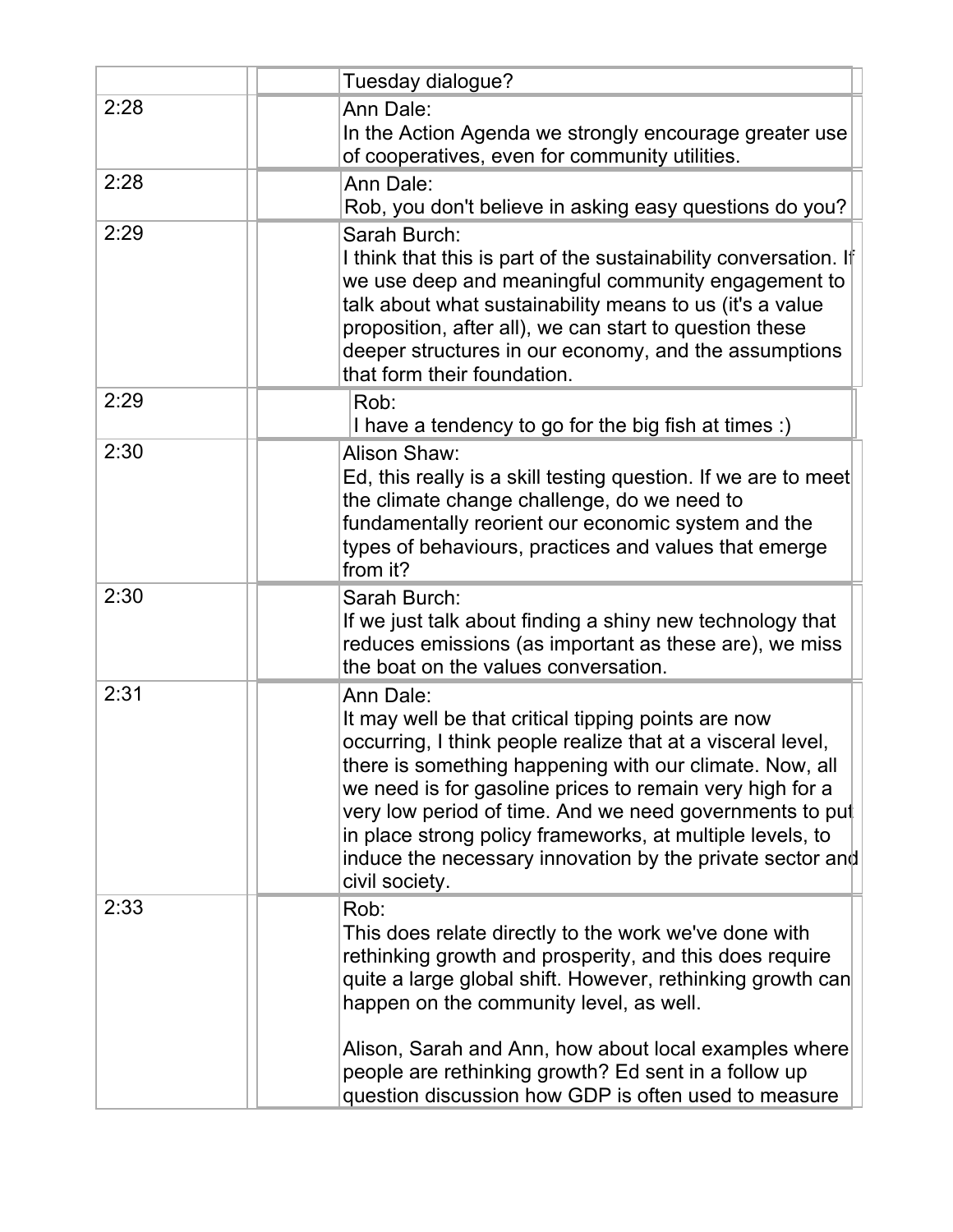|      | progress. Any examples where communities have<br>decided to say "no" to this?                                                                                                                                                                                                                                                                                                                                                                                                                                                                        |
|------|------------------------------------------------------------------------------------------------------------------------------------------------------------------------------------------------------------------------------------------------------------------------------------------------------------------------------------------------------------------------------------------------------------------------------------------------------------------------------------------------------------------------------------------------------|
| 2:33 | Alison Shaw:<br>In my view, given we do not have any models at the<br>global scale, innovations such as those we are seeing in<br>BC communities that are taking local economy, local food<br>systems, local well-being and more complete<br>communities seriously are likely the best models to use at<br>the moment. Incremental and small scale but true.                                                                                                                                                                                         |
| 2:34 | Rob:<br>Alison, in response, to your comments                                                                                                                                                                                                                                                                                                                                                                                                                                                                                                        |
| 2:34 | [Comment From Ed Deak Ed Deak : ]<br>Alison, The majority, or even all human actions, systems<br>are licenced by need and mostly by faiths and beliefs<br>based theories, resulting in major tragedies and<br>destruction. My point is why chew endlessly over the<br>effects, without looking at the causes and the<br>psychological motives behind the causes?                                                                                                                                                                                     |
| 2:35 | Alison Shaw:<br>Again, at the local scale, new and contextualized well-<br>being indexes are being used. For instance, the indicators<br>that emerge from Victoria's OCP and Sustainability Action<br>Plans provide us with new metrics for thinking about<br>life/work and how we want to live.                                                                                                                                                                                                                                                     |
| 2:36 | Sarah Burch:<br>Ed, I haven't seen examples of this in my cases (there<br>was certainly evidence of this conversation, but not<br>institutionalized policies). I think the Transition Town<br>movement is part of the questioning of these<br>underpinnings. Winnipeg is launching its Transition Town<br>movement right now. There is also a pretty cool group in<br>Melbourne looking into this called the Simplicity Institute<br>http://simplicityinstitute.org                                                                                  |
| 2:36 | Ann Dale:<br>Again, I refer to the cooperative sector. Evidence shows<br>that in economic downturns, that cooperatives are more<br>resilient, to exogenous shocks. Their 7 values, which I am<br>not going to remember now, are very consistent with the<br>implementation of sustainable development, and this<br>sector is growing. For example, the Cooperators<br>Insurance Group is the third largest insurance company in<br>Canada. We have also published a detailed case study of<br>this company, again on my website, if you want further |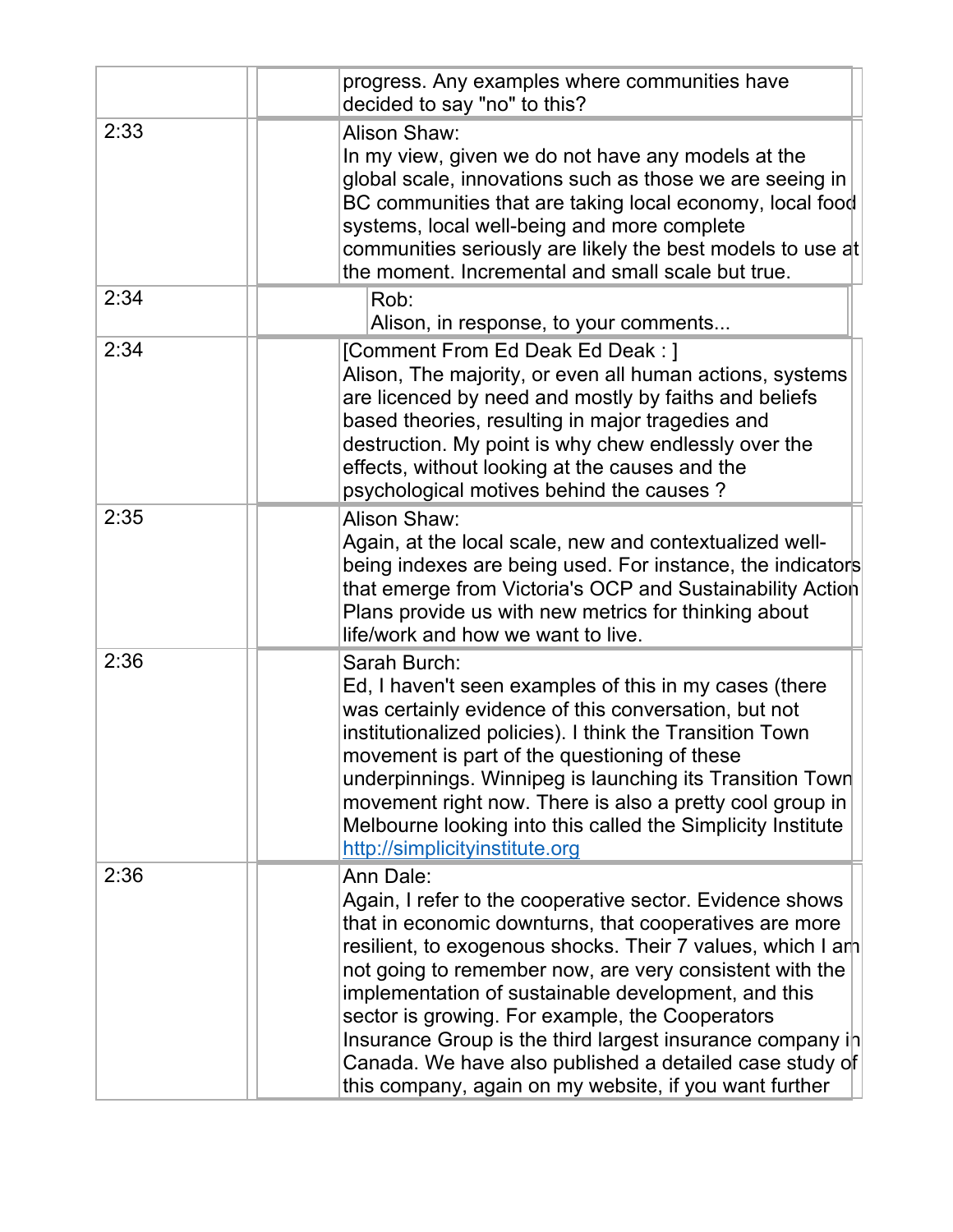|      | information.                                                                                                                                                                                                                                                                                                                                                                                                                         |
|------|--------------------------------------------------------------------------------------------------------------------------------------------------------------------------------------------------------------------------------------------------------------------------------------------------------------------------------------------------------------------------------------------------------------------------------------|
| 2:36 | Alison Shaw:<br>In response to your question Ed, I think this is being<br>done. I think contemporary philosophers and ecological<br>economists are doing this. I also think we are seeing<br>change, albeit incremental. Collectives are becoming<br>much more prominent through food, car, housing<br>cooperatives.                                                                                                                 |
| 2:37 | Ann Dale:<br>Ed, I think we just might see the demise of the GDP in our<br>lifetimes, believe it or not. It doe not measure anything of<br>real value to human development.                                                                                                                                                                                                                                                          |
| 2:38 | Rob:<br>I think are good notes to begin wrapping up the session.<br>How about revisiting the question above about local<br>initiatives in which people are no longer coupling there<br>values with the greater economy, with GDP.<br>Maybe, panelists could share one neat community<br>initiative with audience? Something interesting and<br>innovative?                                                                           |
| 2:39 | Alison Shaw:<br>Ed, at the national scale, Norway is reconfiguring how it<br>measures prosperity instead of productivity. I agree with<br>Ann that other countries are likely to follow suit.                                                                                                                                                                                                                                        |
| 2:39 | Ann Dale:<br>The national capital accounting system being put in place<br>by the City of North Vancouver may be a leading model<br>for change.                                                                                                                                                                                                                                                                                       |
| 2:40 | Sarah Burch:<br>Natural capital, Ann?                                                                                                                                                                                                                                                                                                                                                                                                |
| 2:41 | Ann Dale:<br>I was just going to correct my typho.                                                                                                                                                                                                                                                                                                                                                                                   |
| 2:41 | Sarah Burch:<br>Gotcha! Just checking!                                                                                                                                                                                                                                                                                                                                                                                               |
| 2:41 | Alison Shaw:<br>Transition Town Victoria offers collective procurement<br>strategies for households to co-share tools, reducing<br>consumption (and hopefully production) and associated<br>social and ecological footprints of manufactured items.<br>This is a seemingly small initiative but used more broadly<br>and expanded to other areas could increase community<br>welfare, social relations and reduce carbon footprints. |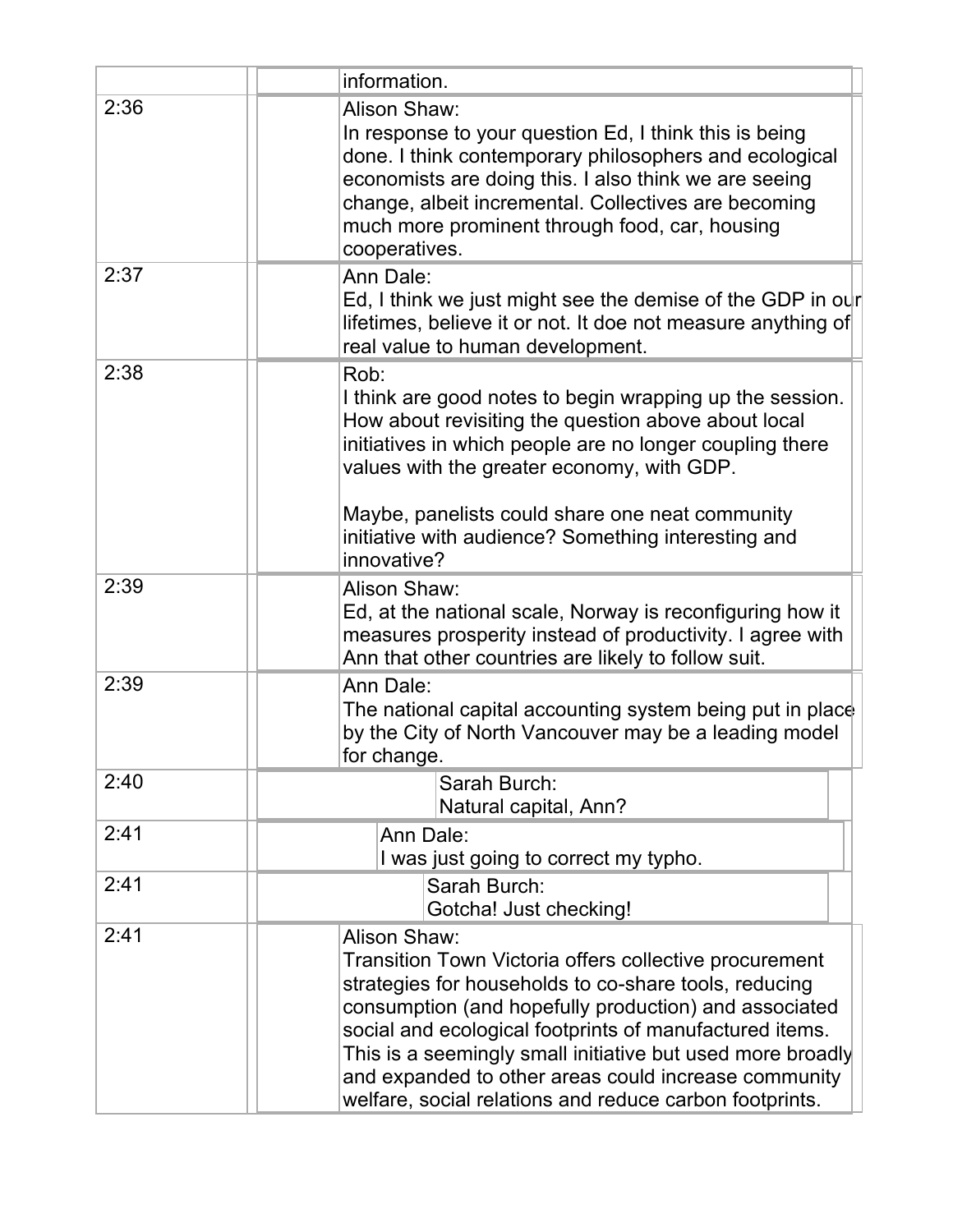| 2:43 | Sarah Burch:<br>Revelstoke has a number of great, small-scale programs<br>that demonstrate resilience and community-building<br>outside of the traditional economy. Replacing street trees<br>with fruit trees generates local food that is freely<br>available, car-share programs create a sense of<br>community without increasing the number of cars on the<br>road, and some residents are event putting in backyard<br>chicken coops to enhance food security. All great stuff. |
|------|---------------------------------------------------------------------------------------------------------------------------------------------------------------------------------------------------------------------------------------------------------------------------------------------------------------------------------------------------------------------------------------------------------------------------------------------------------------------------------------|
| 2:44 | Rob:<br>Thanks for sharing these initiatives, Ann, Sarah and<br>Alison! It's good to know there are good things happening<br>out there.<br>Ed had one more comment to add to Sarah's comments.<br>I'll give you a chance to respond, and then we can wrap<br>up.                                                                                                                                                                                                                      |
| 2:44 | [Comment From Ed Deak Ed Deak: ]<br>Sarah, the best and worst example is the "creation" of<br>imaginary money. Monetary values are basic pseudo<br>religions based on artificially induced beliefs, which, in our<br>present system are permitted to overrule physical realities<br>and even alter the sizes andmeasurements of trade<br>goods                                                                                                                                        |
| 2:46 | Sarah Burch:<br>I agree Ed, and I do hope that my comments didn't<br>indicate otherwise. This is actually my hesitation with the<br>increasing move towards valuing ecosystem services - it's<br>putting a very narrow label on something with<br>immeasurable cultural and ecological significance.                                                                                                                                                                                  |
| 2:48 | Rob:<br>Thank you very much to our panelists and audience. I<br>enjoyed the session today, and we will leave this<br>discussion up on the site for people to revisit.                                                                                                                                                                                                                                                                                                                 |
| 2:49 | Rob:<br>I enjoyed the discussion and insights, and I hope our<br>audience will continue to follow this critical research!                                                                                                                                                                                                                                                                                                                                                             |
| 2:49 | Sarah Burch:<br>Thanks all for the great comments and very interesting<br>questions!                                                                                                                                                                                                                                                                                                                                                                                                  |
| 2:49 | Sarah Burch:<br>Happy Thanksgiving, all.                                                                                                                                                                                                                                                                                                                                                                                                                                              |
| 2:49 | Alison Shaw:                                                                                                                                                                                                                                                                                                                                                                                                                                                                          |